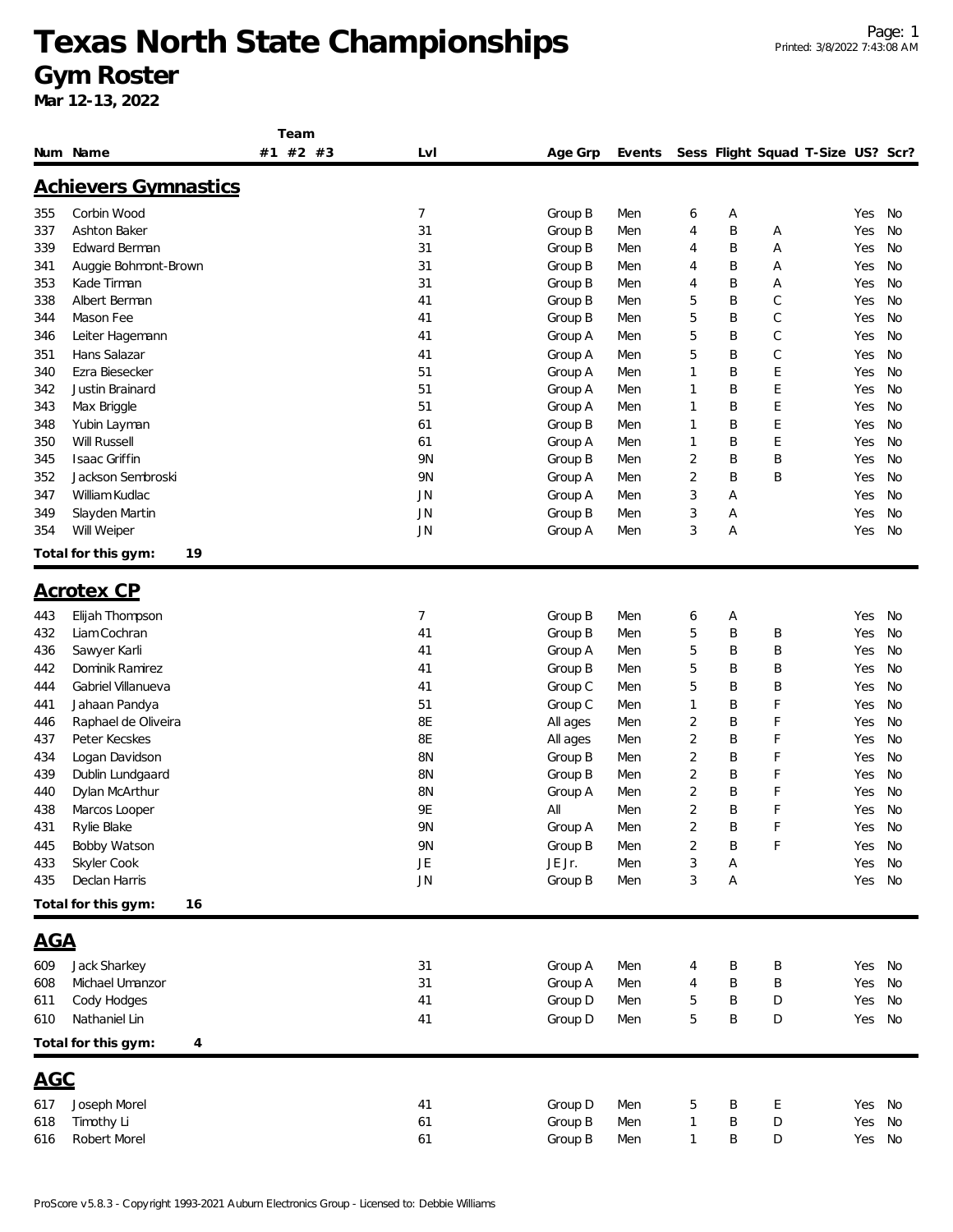|            |                                       | Team     |                |                    |            |                |        |                                   |            |           |
|------------|---------------------------------------|----------|----------------|--------------------|------------|----------------|--------|-----------------------------------|------------|-----------|
|            | Num Name                              | #1 #2 #3 | LvI            | Age Grp            | Events     |                |        | Sess Flight Squad T-Size US? Scr? |            |           |
|            | AGC continued                         |          |                |                    |            |                |        |                                   |            |           |
| 615        | Kai Trout                             |          | 61             | Group B            | Men        | 1              | B      | D                                 | Yes No     |           |
|            |                                       |          |                |                    |            |                |        |                                   |            |           |
|            | Total for this gym:<br>4              |          |                |                    |            |                |        |                                   |            |           |
|            | <b>ASI Allen</b>                      |          |                |                    |            |                |        |                                   |            |           |
| 476        | Lane Corson                           |          | 31             | Group A            | Men        | 4              | Α      | Ε                                 | Yes        | No        |
| 478        | Ben Jackson                           |          | 31             | Group A            | Men        | 4              | Α      | E                                 | Yes        | No        |
| 480        | Kip Killough                          |          | 31             | Group A            | Men        | 4              | Α      | E                                 | Yes        | No        |
| 477        | Liam Ellis                            |          | 32             | Group A            | Men        | 4              | Α      | E                                 | Yes        | No        |
| 479        | Jaxon Jordan                          |          | 32             | Group A            | Men        | 4              | Α      | E                                 | Yes        | No        |
| 481        | Mason Napoli                          |          | 32             | Group A            | Men        | 4              | Α      | E                                 | Yes        | No        |
| 482        | Ethan Sparks                          |          | 32             | Group B            | Men        | 4              | Α      | E                                 | Yes        | No        |
|            | 7<br>Total for this gym:              |          |                |                    |            |                |        |                                   |            |           |
|            | <b>ASI Firewheel</b>                  |          |                |                    |            |                |        |                                   |            |           |
| 398        | <b>Byron Esterly</b>                  |          | 31             | Group A            | Men        | 4              | B      | Α                                 | Yes        | No        |
| 405        | Trip Malcolm                          |          | 31             | Group A            | Men        | 4              | Β      | Α                                 | Yes        | No        |
| 395        | Henry Campbell                        |          | 32             | Group B            | Men        | 4              | Β      | Α                                 | Yes        | No        |
| 403        | Preston Kugel                         |          | 32             | Group B            | Men        | 4              | Β      | Α                                 | Yes        | No        |
| 406        | lan McKay                             |          | 32             | Group B            | Men        | 4              | Β      | Α                                 | Yes        | No        |
| 407        | Bodhi Milligan                        |          | 32             | Group B            | Men        | 4              | Β      | А                                 | Yes        | No        |
| 392        | Isaac Aguilera                        |          | 41             | Group C            | Men        | 5              | Α      | D                                 | Yes        | No        |
| 408        | Bourne Milligan                       |          | 41             | Group D            | Men        | 5              | Α      | D                                 | Yes        | No        |
| 409        | Dillon Palmos                         |          | 41             | Group D            | Men        | 5              | Α      | D                                 | Yes        | No        |
| 397        | Holden Casall                         |          | 52             | Group B            | Men        | 1              | Β      | С                                 | Yes        | No        |
| 404        | Mateo Luft-Roman                      |          | 52             | Group B            | Men        | 1              | B      | С                                 | Yes        | No        |
| 411        | Nicholas Turingan                     |          | 52             | Group A            | Men        | 1              | B      | С                                 | Yes        | No        |
| 393        | Ascher Barnes                         |          | 62             | Group B            | Men        | 1              | B      | $\mathsf C$                       | Yes        | No        |
| 399        | Jacoby Filkins                        |          | 8N             | Group B            | Men        | 2              | Α      | Α                                 | Yes        | No        |
| 402        | Landon Kohler                         |          | 8N             | Group A            | Men        | $\overline{2}$ | Α      | Α                                 | Yes        | No        |
| 410        | Humza Raza                            |          | 8N             | Group A            | Men        | $\overline{2}$ | Α      | Α                                 | Yes        | No        |
| 394        | Christopher Bubb                      |          | 9N             | Group A            | Men        | $\overline{2}$ | Α      | Α                                 | Yes        | No        |
| 396        | Angel Campos                          |          | 9N             | Group A            | Men        | $\overline{2}$ | Α      | А                                 | Yes        | No        |
| 400        | Jack Florist                          |          | 9N             | Group A            | Men        | $\overline{2}$ | Α      | Α                                 | Yes        | No        |
| 401        | Daniel Guerra                         |          | JN             | Group B            | Men        | 3              | Α      |                                   | Yes        | No        |
|            | Total for this gym:<br>20             |          |                |                    |            |                |        |                                   |            |           |
|            | <b>Capital Gym</b>                    |          |                |                    |            |                |        |                                   |            |           |
| 515        | Xavier Bradford                       |          | $\overline{7}$ | Group B            | Men        | 6              | Α      |                                   | Yes        | <b>No</b> |
| 525        | Gavin Moyer                           |          | $\overline{7}$ | Group A            | Men        | 6              | Α      |                                   | Yes        | No        |
| 512        | Carter Aguirre                        |          | 41             | Group A            | Men        | 5              | Α      | F                                 | Yes        | No        |
| 514        | William Boulton                       |          | 41             | Group B            | Men        | 5              | A      | F                                 | Yes        | No        |
| 517        | August Dahl                           |          | 41             | Group B            | Men        | 5              | A      | F                                 | Yes        | <b>No</b> |
| 519        | Noah Johnson                          |          | 41             | Group B            | Men        | 5              | A      | F                                 | Yes        | No        |
| 520        | Dj King                               |          | 41             | Group C            | Men        | 5              | Α      | F                                 | Yes        | <b>No</b> |
| 528<br>535 | Grant Ploch<br><b>Elliott Yarnell</b> |          | 41<br>41       | Group A            | Men        | 5<br>5         | Α<br>Α | F<br>F                            | Yes<br>Yes | No<br>No  |
|            |                                       |          | 42             | Group B<br>Group A | Men        | 5              |        | F                                 |            | No        |
| 524<br>526 | Logan Melton<br>Ryan Parry            |          | 42             | Group A            | Men<br>Men | 5              | Α<br>Α | F                                 | Yes<br>Yes | No        |
| 518        | Cody Gillon                           |          | 51             | Group C            | Men        | 1              | Β      | E                                 | Yes        | No        |
| 521        | Levi Kinsey                           |          | 51             | Group C            | Men        | 1              | B      | E                                 | Yes        | No        |
| 523        | Kasen Leonhardy                       |          | 51             | Group C            | Men        | 1              | B      | Е                                 | Yes        | No        |
|            |                                       |          |                |                    |            |                |        |                                   |            |           |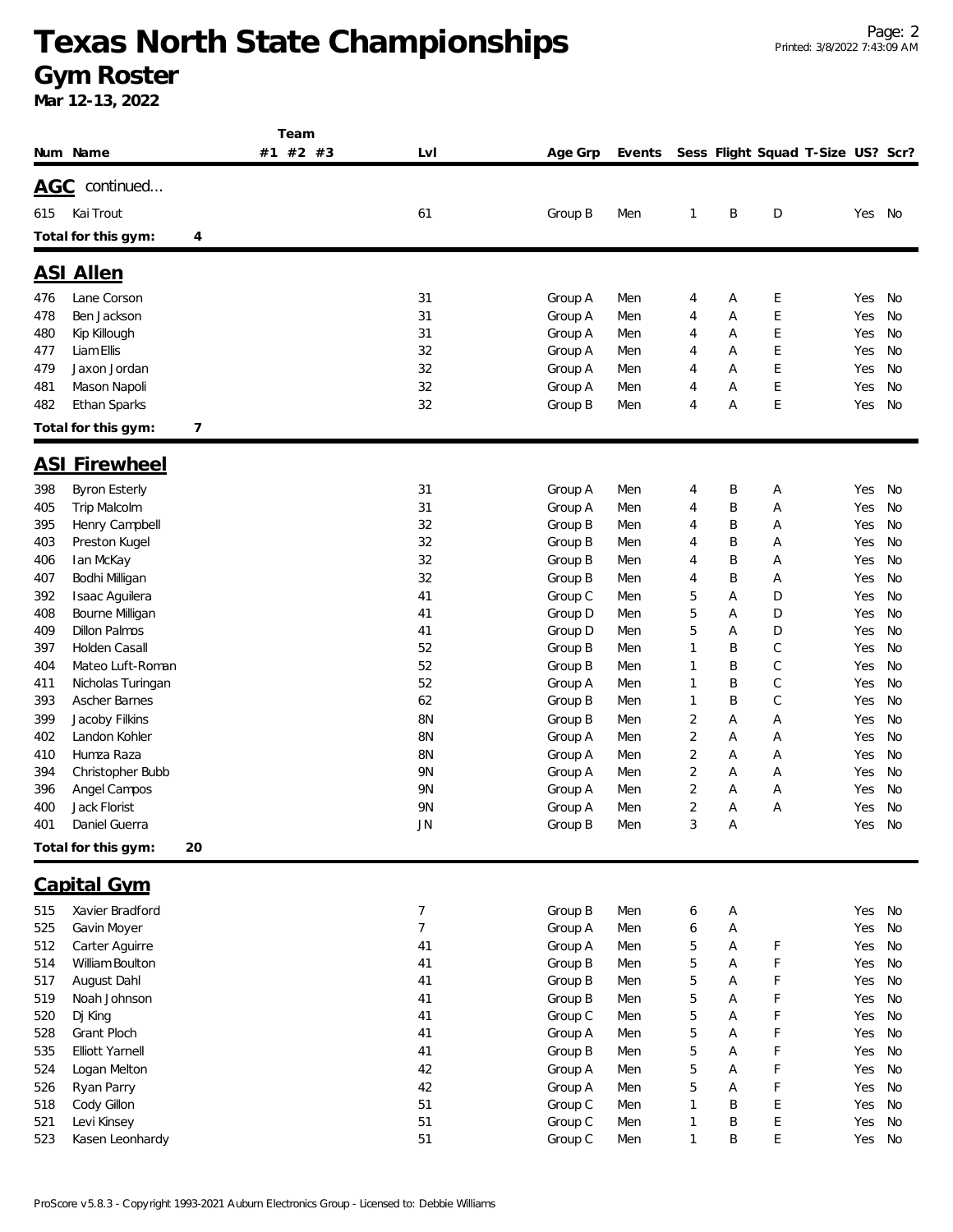|            |                                 | Team     |                 |                    |            |                                  |        |        |                                   |            |          |
|------------|---------------------------------|----------|-----------------|--------------------|------------|----------------------------------|--------|--------|-----------------------------------|------------|----------|
|            | Num Name                        | #1 #2 #3 | LvI             | Age Grp            | Events     |                                  |        |        | Sess Flight Squad T-Size US? Scr? |            |          |
|            | <u>Capital Gym</u><br>continued |          |                 |                    |            |                                  |        |        |                                   |            |          |
|            |                                 |          |                 |                    |            |                                  |        |        |                                   |            |          |
| 530        | Will Spurlin                    |          | 51              | Group B            | Men        | $\mathbf{1}$                     | B      | E      |                                   | Yes        | No       |
| 513        | Trey Beer                       |          | 8N              | Group A            | Men        | $\overline{2}$                   | Α      | F      |                                   | Yes        | No       |
| 522        | Elijah Leal<br>Aaron Yarnell    |          | <b>8N</b><br>8N | Group B            | Men        | $\overline{2}$<br>$\overline{2}$ | Α<br>Α | F<br>F |                                   | Yes        | No<br>No |
| 534        | Oslo Wieck                      |          | 9N              | Group B            | Men        | $\overline{2}$                   |        | F      |                                   | Yes<br>Yes | No       |
| 533        |                                 |          |                 | Group A            | Men        |                                  | Α      | F      |                                   |            |          |
| 536        | Christian Yuan                  |          | 9N              | Group A            | Men        | $\overline{2}$                   | Α      |        |                                   | Yes        | No       |
| 516        | Connor Brazil                   |          | <b>JN</b>       | Group B            | Men        | 3                                | Α      |        |                                   | Yes        | No       |
| 527        | <b>Tanner Peterson</b>          |          | JN              | Group B            | Men        | 3                                | Α      |        |                                   | Yes        | No       |
| 529        | Jeremiah Rubidoux               |          | JN              | Group B            | Men        | 3                                | Α      |        |                                   | Yes        | No       |
| 531        | Alexander Stewart               |          | JN              | Group A            | Men        | 3                                | Α      |        |                                   | Yes        | No       |
| 532        | Logan Wheatley                  |          | JN              | Group B            | Men        | 3                                | Α      |        |                                   | Yes        | No       |
|            | 25<br>Total for this gym:       |          |                 |                    |            |                                  |        |        |                                   |            |          |
|            | <b>Crenshaws</b>                |          |                 |                    |            |                                  |        |        |                                   |            |          |
| 321        | John Hoffman                    |          | 41              | Group B            | Men        | 5                                | Β      | E      |                                   | Yes        | No       |
| 322        | Brennan Jones                   |          | 41              | Group C            | Men        | 5                                | B      | E      |                                   | Yes        | No       |
| 325        | Tucker Lea                      |          | 41              | Group C            | Men        | 5                                | B      | E      |                                   | Yes        | No       |
| 329        | Quinn Russell                   |          | 41              | Group C            | Men        | 5                                | B      | E      |                                   | Yes        | No       |
| 334        | Teddy Sokolovic                 |          | 41              | Group A            | Men        | 5                                | B      | E      |                                   | Yes        | No       |
| 319        | Tari Gonzalez                   |          | 51              | Group A            | Men        | $\mathbf{1}$                     | Α      | F      |                                   | Yes        | No       |
| 324        | Nolan Kyburz                    |          | 51              | Group A            | Men        | $\mathbf 1$                      | Α      | F      |                                   | Yes        | No       |
| 314        | Mateo Benitez                   |          | 61              | Group B            | Men        | $\mathbf{1}$                     | Α      | F      |                                   | Yes        | No       |
| 315        | Marcello Cervantes              |          | 61              | Group A            | Men        | $\mathbf{1}$                     | Α      | F      |                                   | Yes        | No       |
| 316        | Connor Chun                     |          | 61              | Group B            | Men        | $\mathbf{1}$                     | Α      | F      |                                   | Yes        | No       |
| 323        | Desmond Jones                   |          | 61              | Group B            | Men        | $\mathbf{1}$                     | Α      | F      |                                   | Yes        | No       |
| 326        | <b>Tukker Mahaffey</b>          |          | 61              | Group B            | Men        | $\mathbf{1}$                     | Α      | F      |                                   | Yes        | No       |
|            |                                 |          |                 |                    |            |                                  |        |        |                                   |            |          |
| 328        | Larson McKeown                  |          | 61              | Group A            | Men        | $\mathbf{1}$<br>$\mathbf{1}$     | А      | F<br>F |                                   | Yes        | No       |
| 331        | Alex Schwartz                   |          | 61              | Group B            | Men        |                                  | Α      |        |                                   | Yes        | No       |
| 333        | Riley Skalka<br>Carter Teichman |          | 61              | Group A<br>Group B | Men        | 1                                | Α      | F<br>F |                                   | Yes        | No       |
| 335<br>336 | Donovan Walsh                   |          | 61<br>8E        |                    | Men        | $\mathbf{1}$                     | Α<br>B |        |                                   | Yes        | No       |
|            |                                 |          | 9E              | All ages<br>All    | Men        | 2<br>2                           | B      | Ε<br>E |                                   | Yes        | No       |
| 320<br>327 | Joseph Hale<br>Jacob McHorse    |          | 9Ε              | All                | Men<br>Men | $\overline{2}$                   | B      | E      |                                   | Yes<br>Yes | No<br>No |
|            |                                 |          | 9N              |                    |            | $\overline{2}$                   | B      | E      |                                   |            |          |
| 317        | Diego Ciacci                    |          |                 | Group A            | Men        |                                  |        |        |                                   | Yes        | No       |
| 318        | Iggy Gonzalez                   |          | 9N              | Group A            | Men        | $\overline{\mathbf{c}}$          | B      | E      |                                   | Yes No     |          |
| 332        | Oskar Silverman                 |          | 9N              | Group A            | Men        | $\overline{c}$                   | Β      | E      |                                   | Yes        | No       |
| 330        | McBaine Scholzen                |          | JN              | Group A            | Men        | 3                                | Α      |        |                                   | Yes        | No       |
|            | Total for this gym:<br>23       |          |                 |                    |            |                                  |        |        |                                   |            |          |
|            | Eagle Gym                       |          |                 |                    |            |                                  |        |        |                                   |            |          |
| 113        | Parker Ebarb                    |          | 7               | Group A            | Men        | 6                                | Α      |        |                                   | Yes        | No       |
| 114        | Peyton Ebarb                    |          | $\overline{7}$  | Group B            | Men        | 6                                | А      |        |                                   | Yes        | No       |
| 132        | Zachary Roach                   |          | 7               | Group B            | Men        | 6                                | A      |        |                                   | Yes        | No       |
| 118        | Clark Goodwin                   |          | 31              | Group B            | Men        | Δ                                | R      |        |                                   | Yes No     |          |

| 132 | Zachary Roach     |    | Group B | Men | ь | A |          | Yes        | No |
|-----|-------------------|----|---------|-----|---|---|----------|------------|----|
| 118 | Clark Goodwin     | 31 | Group B | Men | 4 | B | н.       | Yes        | No |
| 122 | Jake Kelly        | 31 | Group B | Men | 4 | B | <b>F</b> | Yes        | No |
| 126 | Cayson McDonald   | 31 | Group B | Men | 4 | B | <b>F</b> | Yes        | No |
| 136 | Asher Wazed       | 31 | Group B | Men | 4 | B | Е        | Yes        | No |
| 137 | Edwin Werner      | 31 | Group A | Men | 4 | B | <b>E</b> | <b>Yes</b> | No |
| 109 | Yuva Bala         | 41 | Group C | Men | 5 | A | B        | Yes        | No |
| 111 | Carson Daigle     | 41 | Group B | Men | b | A | B        | Yes        | No |
| 116 | Lucas Flores      | 41 | Group B | Men | 5 | A | B        | Yes        | No |
| 128 | Travis Montgomery | 41 | Group D | Men | b | A | B        | Yes        | No |
|     |                   |    |         |     |   |   |          |            |    |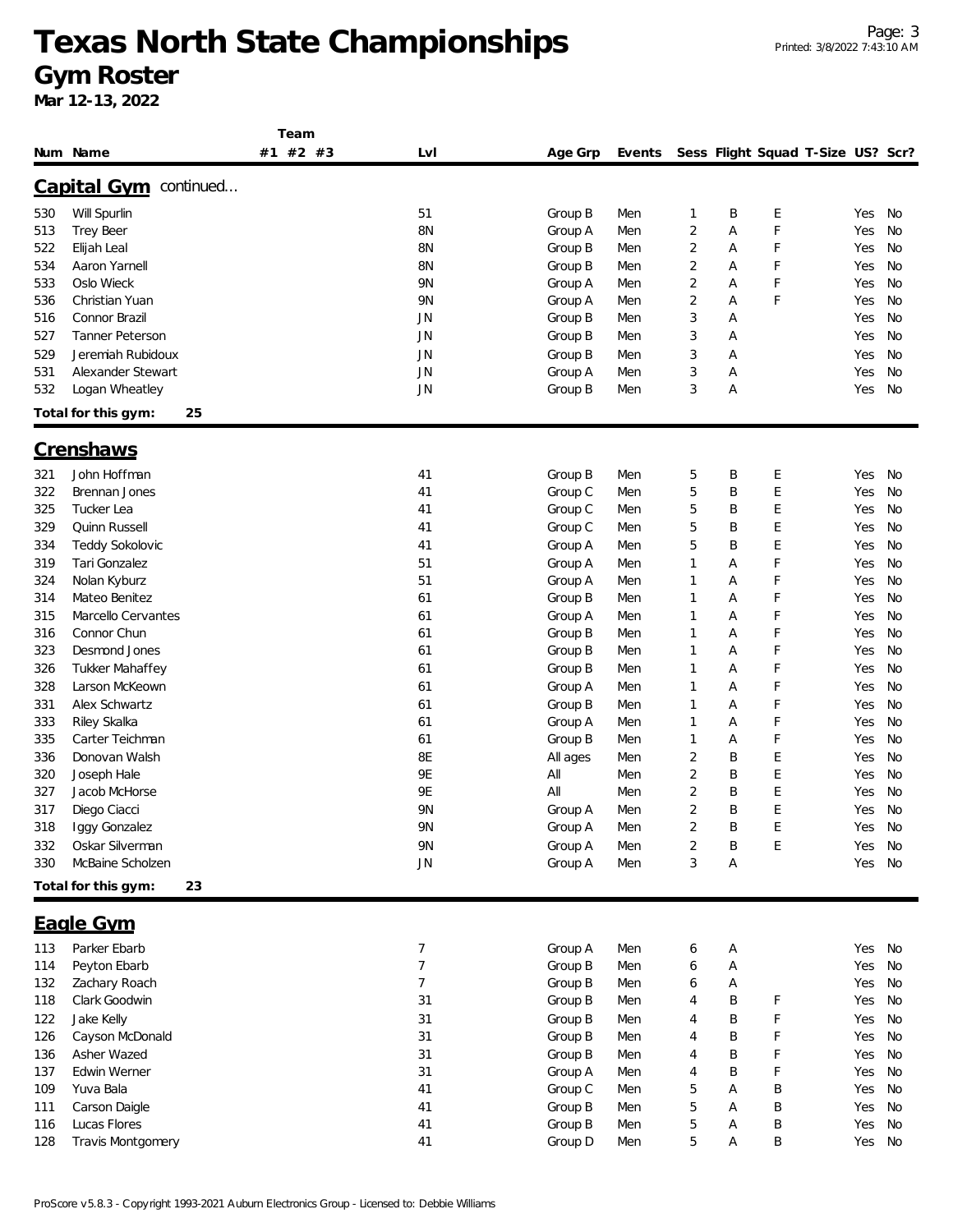**Team**

|     | Num Name                   | #2 #3<br>#1 | LvI       | Age Grp  | Events |   |   | Sess Flight Squad T-Size US? Scr? |     |    |
|-----|----------------------------|-------------|-----------|----------|--------|---|---|-----------------------------------|-----|----|
|     | <b>Eagle Gym</b> continued |             |           |          |        |   |   |                                   |     |    |
| 115 | Teagan Ebarb               |             | 51        | Group B  | Men    | 1 | Α | D                                 | Yes | No |
| 117 | Camden Gashel              |             | 51        | Group A  | Men    | 1 | Α | D                                 | Yes | No |
| 121 | Mason Herman               |             | 51        | Group C  | Men    | 1 | Α | D                                 | Yes | No |
| 123 | Matthew Maulhardt          |             | 51        | Group C  | Men    | 1 | A | D                                 | Yes | No |
| 124 | Aedan McConney             |             | 51        | Group B  | Men    | 1 | Α | D                                 | Yes | No |
| 125 | John Michael McCune        |             | 51        | Group C  | Men    | 1 | Α | D                                 | Yes | No |
| 131 | Wyatt Reynolds             |             | 51        | Group C  | Men    | 1 | Α | D                                 | Yes | No |
| 130 | Simon Pochinka             |             | 8E        | All ages | Men    | 2 | Α | С                                 | Yes | No |
| 119 | Aiden Hansen               |             | <b>8N</b> | Group A  | Men    | 2 | Α | С                                 | Yes | No |
| 133 | Ryland Thompson            |             | 9N        | Group A  | Men    | 2 | Α | $\mathsf{C}$                      | Yes | No |
| 134 | Tyler Thompson             |             | 9N        | Group A  | Men    | 2 | Α | $\mathsf{C}$                      | Yes | No |
| 108 | Eli Anderson               |             | <b>JN</b> | Group B  | Men    | 3 | Α |                                   | Yes | No |
| 110 | Chase Conner               |             | <b>JN</b> | Group A  | Men    | 3 | Α |                                   | Yes | No |
| 112 | Matt Donnelly              |             | <b>JN</b> | Group A  | Men    | 3 | Α |                                   | Yes | No |
| 120 | Max Hartfield              |             | <b>JN</b> | Group A  | Men    | 3 | Α |                                   | Yes | No |
| 127 | Jack McGaughey             |             | <b>JN</b> | Group A  | Men    | 3 | Α |                                   | Yes | No |
| 129 | Kaeden Nelson              |             | <b>JN</b> | Group B  | Men    | 3 | Α |                                   | Yes | No |
| 135 | Cisco Velazquez            |             | <b>JN</b> | Group A  | Men    | 3 | Α |                                   | Yes | No |
| 138 | Caleb West                 |             | <b>JN</b> | Group B  | Men    | 3 | Α |                                   | Yes | No |
|     | Total for this gym:<br>31  |             |           |          |        |   |   |                                   |     |    |
|     |                            |             |           |          |        |   |   |                                   |     |    |
|     | Eagle Wings                |             |           |          |        |   |   |                                   |     |    |
| 502 | Koren Eckels               |             | 7         | Group B  | Men    | 6 | Α |                                   | Yes | No |
| 506 | Jonathan McClellan         |             | 7         | Group A  | Men    | 6 | Α |                                   | Yes | No |
| 500 | Sawyer Cain                |             | 32        | Group C  | Men    | 4 | Α | Α                                 | Yes | No |
| 509 | Jet Stout                  |             | 32        | Group C  | Men    | 4 | Α | Α                                 | Yes | No |
| 511 | Theodore Wood              |             | 32        | Group C  | Men    | 4 | Α | Α                                 | Yes | No |
| 499 | Landon Abare               |             | 42        | Group A  | Men    | 5 | B | F                                 | Yes | No |
| 507 | <b>Byron Skertich</b>      |             | 42        | Group B  | Men    | 5 | B | F                                 | Yes | No |
| 508 | Oakley Skinner             |             | 42        | Group B  | Men    | 5 | B | F                                 | Yes | No |
| 505 | Brenden Kelly              |             | 52        | Group A  | Men    | 1 | Α | D                                 | Yes | No |
| 510 | Hudson Wood                |             | 52        | Group B  | Men    | 1 | A | D                                 | Yes | No |
| 501 | Carson Dai                 |             | 9N        | Group A  | Men    | 2 | Α | D                                 | Yes | No |
| 503 | Daniel Fillgrove           |             | 9N        | Group B  | Men    | 2 | Α | D                                 | Yes | No |
| 504 | Will Haugh                 |             | JN        | Group A  | Men    | 3 | A |                                   | Yes | No |
|     | Total for this gym:<br>13  |             |           |          |        |   |   |                                   |     |    |
|     | <b>Extreme Boys Team</b>   |             |           |          |        |   |   |                                   |     |    |
| 493 | Raidon Lippert             |             | 7         | Group A  | Men    | 6 | Α |                                   | Yes | No |
| 489 | Ethan Bevan                |             | 32        | Group B  | Men    | 4 | Β | E                                 | Yes | No |
| 490 | Jayceon Brooks             |             | 32        | Group C  | Men    | 4 | B | E                                 | Yes | No |
| 498 | Liam Williams              |             | 32        | Group C  | Men    | 4 | B | E                                 | Yes | No |
| 497 | Julian Seim                |             | 42        | Group A  | Men    | 5 | Α | Β                                 | Yes | No |
| 496 | Camden Posey               |             | 51        | Group C  | Men    | 1 | B | F                                 | Yes | No |
| 491 | Anderson Clymer            |             | 52        | Group B  | Men    | 1 | B | F                                 | Yes | No |
| 492 | Parker Donnella            |             | 52        | Group B  | Men    |   | Β | F                                 | Yes | No |
| 494 | Brigham McClelland         |             | 52        | Group B  | Men    | 1 | B | F                                 | Yes | No |
| 495 | Xander Paschall            |             | 52        | Group A  | Men    | 1 | B | F                                 | Yes | No |
|     |                            |             |           |          |        |   |   |                                   |     |    |
|     | Total for this gym:<br>10  |             |           |          |        |   |   |                                   |     |    |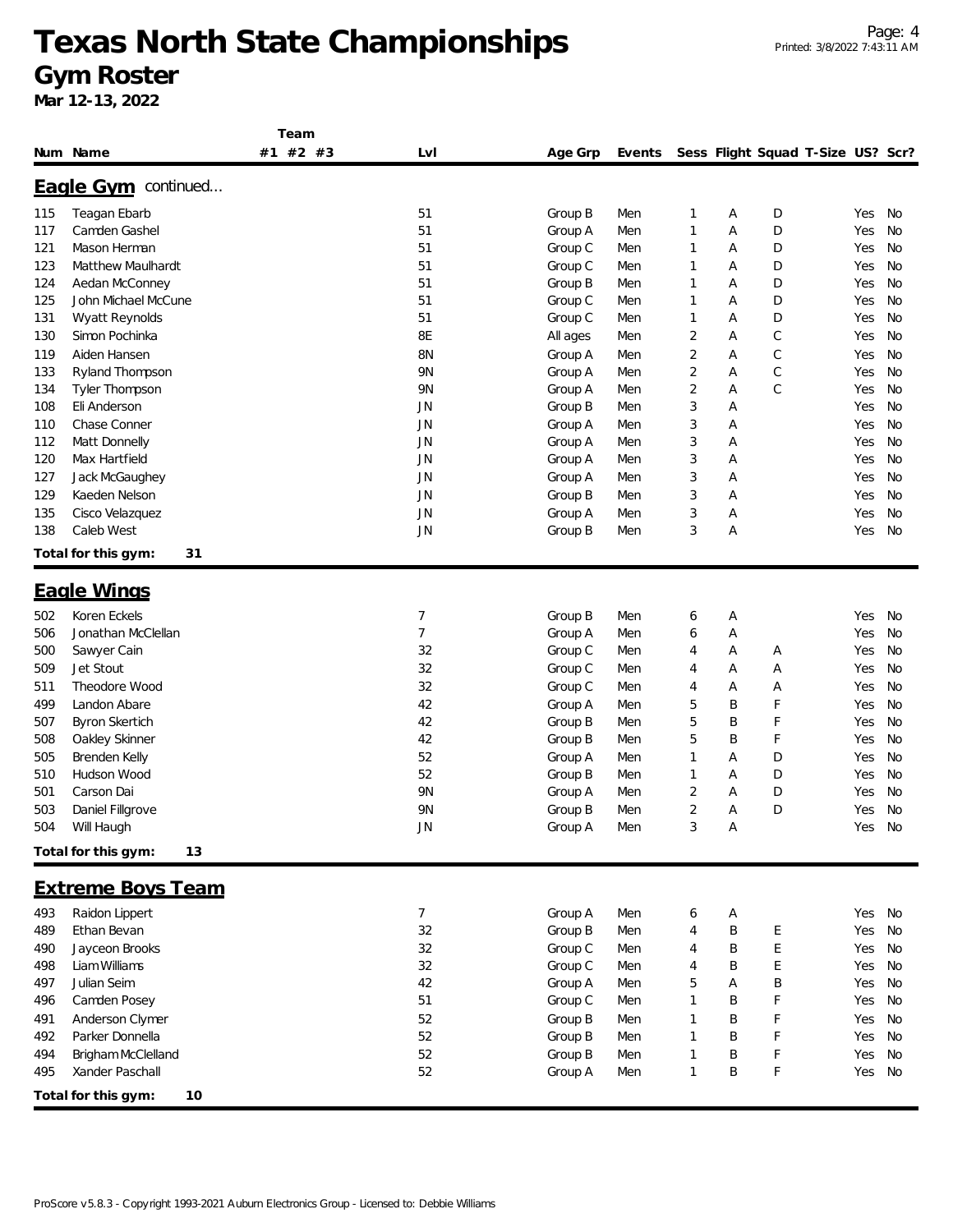|            |                           | Team          |     |                    |            |                |        |              |                                   |     |           |
|------------|---------------------------|---------------|-----|--------------------|------------|----------------|--------|--------------|-----------------------------------|-----|-----------|
|            | Num Name                  | $#2$ #3<br>#1 | Lvl | Age Grp            | Events     |                |        |              | Sess Flight Squad T-Size US? Scr? |     |           |
|            | GoldenGripGymnastics      |               |     |                    |            |                |        |              |                                   |     |           |
|            |                           |               |     |                    |            |                |        |              |                                   |     |           |
| 155        | Lincoln Berryman          |               | 31  | Group B            | Men        | 4              | A      | Β            |                                   | Yes | No        |
| 160        | Eduardo Espana            |               | 31  | Group B            | Men        | 4              | Α      | B            |                                   | Yes | No        |
| 163        | Liam Ichiba               |               | 31  | Group B            | Men        | 4              | Α      | Β            |                                   | Yes | No        |
| 167        | Hunter Polan              |               | 31  | Group B            | Men        | 4              | Α      | B            |                                   | Yes | No        |
| 171        | Jameson Welch             |               | 31  | Group B            | Men        | 4              | A      | B            |                                   | Yes | No        |
| 154        | Stephen Adams             |               | 32  | Group C            | Men        | 4              | Α      | B            |                                   | Yes | No        |
| 158        | Alexei Cheremukhin        |               | 32  | Group C            | Men        | 4              | A      | B            |                                   | Yes | No        |
| 159        | Logan Clark               |               | 32  | Group B            | Men        | 4              | Α      | B            |                                   | Yes | No        |
| 156        | Collin Brown              |               | 41  | Group B            | Men        | 5              | Α      | Α            |                                   | Yes | No        |
| 162        | Tomka Hunt                |               | 41  | Group A            | Men        | 5              | Α      | Α            |                                   | Yes | No        |
| 166        | Oliver Oljaca             |               | 41  | Group C            | Men        | 5              | Α      | Α            |                                   | Yes | No        |
| 170        | York Van Camp             |               | 41  | Group A            | Men        | 5              | Α      | Α            |                                   | Yes | No        |
| 157        | Kyle Busch                |               | 51  | Group C            | Men        | $\mathbf{1}$   | Α      | B            |                                   | Yes | <b>No</b> |
| 168        | John Pruit                |               | 51  | Group B            | Men        | $\mathbf{1}$   | Α      | B            |                                   | Yes | No        |
| 169        | Anthony Thomas            |               | 51  | Group C            | Men        | $\mathbf{1}$   | Α      | Β            |                                   | Yes | No        |
| 161        | Alexandr Grebenkov        |               | 61  | Group A            | Men        | $\mathbf{1}$   | A      | B            |                                   | Yes | No        |
| 164        | Egor Makarenkov           |               | 61  | Group B            | Men        | $\mathbf{1}$   | Α      | B            |                                   | Yes | No        |
| 165        | Maksim Makarenkov         |               | 61  | Group A            | Men        | $\mathbf{1}$   | Α      | B            |                                   | Yes | No        |
|            | Total for this gym:<br>18 |               |     |                    |            |                |        |              |                                   |     |           |
|            | <b>Heart Of Texas</b>     |               |     |                    |            |                |        |              |                                   |     |           |
| 391        | Jax Wiedmeier             |               | 31  |                    |            | 4              |        | F            |                                   | Yes | No        |
| 388        | Yariel Flores             |               | 41  | Group A<br>Group D | Men<br>Men | 5              | Α<br>Β | C            |                                   | Yes | No        |
| 390        | Scott Parsons Jr.         |               | 51  | Group A            | Men        | 1              | Β      | $\mathsf{C}$ |                                   | Yes | No        |
| 389        | Gavin Hildner             |               | 8N  | Group A            | Men        | $\overline{2}$ | B      | D            |                                   | Yes | No        |
|            | Total for this gym:<br>4  |               |     |                    |            |                |        |              |                                   |     |           |
|            |                           |               |     |                    |            |                |        |              |                                   |     |           |
| <u>IGC</u> |                           |               |     |                    |            |                |        |              |                                   |     |           |
| 607        | Robert Rodriguez          |               | 7   | Group A            | Men        | 6              | Α      |              |                                   | Yes | No        |
| 601        | <b>Tony Stadel</b>        |               | 41  | Group C            | Men        | 5              | A      | Ε            |                                   | Yes | No        |
| 604        | Marko Duarte              |               | 51  | Group B            | Men        | 1              | Β      | D            |                                   | Yes | No        |
| 603        | <b>Andrew Gardner</b>     |               | 51  | Group A            | Men        | 1              | B      | D            |                                   | Yes | No        |
| 602        | Louie Peralta             |               | 51  | Group C            | Men        | $\mathbf{1}$   | B      | D            |                                   | Yes | No        |
| 605        | Maximus Tena-Montanez     |               | 51  | Group A            | Men        | $\mathbf{I}$   | B      | D            |                                   | Yes | No        |
| 606        | Rohan Darag               |               | 61  | Group B            | Men        | $\mathbf{1}$   | B      | D            |                                   | Yes | No        |
|            | Total for this gym:<br>7  |               |     |                    |            |                |        |              |                                   |     |           |
|            | Lone Star                 |               |     |                    |            |                |        |              |                                   |     |           |
| 174        | Ezra Barget               |               | 7   | Group A            | Men        | 6              | Α      |              |                                   | Yes | No        |
| 190        | Keilan Montgomery         |               | 7   | Group B            | Men        | 6              | Α      |              |                                   | Yes | No        |
| 177        | Mars Coones               |               | 31  | Group B            | Men        | 4              | Α      | $\mathsf C$  |                                   | Yes | No        |
| 180        | Palmer Hale               |               | 31  | Group B            | Men        | 4              | А      | $\mathsf C$  |                                   | Yes | No        |
| 182        | Sebastian Hartmann        |               | 31  | Group A            | Men        | 4              | Α      | C            |                                   | Yes | No        |
| 187        | Tristan Leyto             |               | 31  | Group B            | Men        | 4              | А      | $\mathsf{C}$ |                                   | Yes | No        |
| 196        | Everett Sovik             |               | 31  | Group A            | Men        | 4              | А      | $\mathsf{C}$ |                                   | Yes | No        |
| 198        | Chase Wacaser             |               | 31  | Group B            | Men        | 4              | А      | $\mathsf{C}$ |                                   | Yes | No        |
| 178        | <b>Breck Glasgow</b>      |               | 32  | Group C            | Men        | 4              | Α      | $\mathsf{C}$ |                                   | Yes | No        |
| 189        | Connor McKimmey           |               | 32  | Group B            | Men        | 4              | A      | $\mathsf{C}$ |                                   | Yes | No        |
| 173        | Reid Barclay              |               | 41  | Group A            | Men        | 5              | B      | F            |                                   | Yes | No        |
| 175        | Henry Bruck               |               | 41  | Group A            | Men        | 5              | B      | F            |                                   | Yes | No        |
| 184        | Samuel Kasongo-Ndjibu     |               | 41  | Group D            | Men        | 5              | B      | F            |                                   | Yes | No        |
|            |                           |               |     |                    |            |                |        |              |                                   |     |           |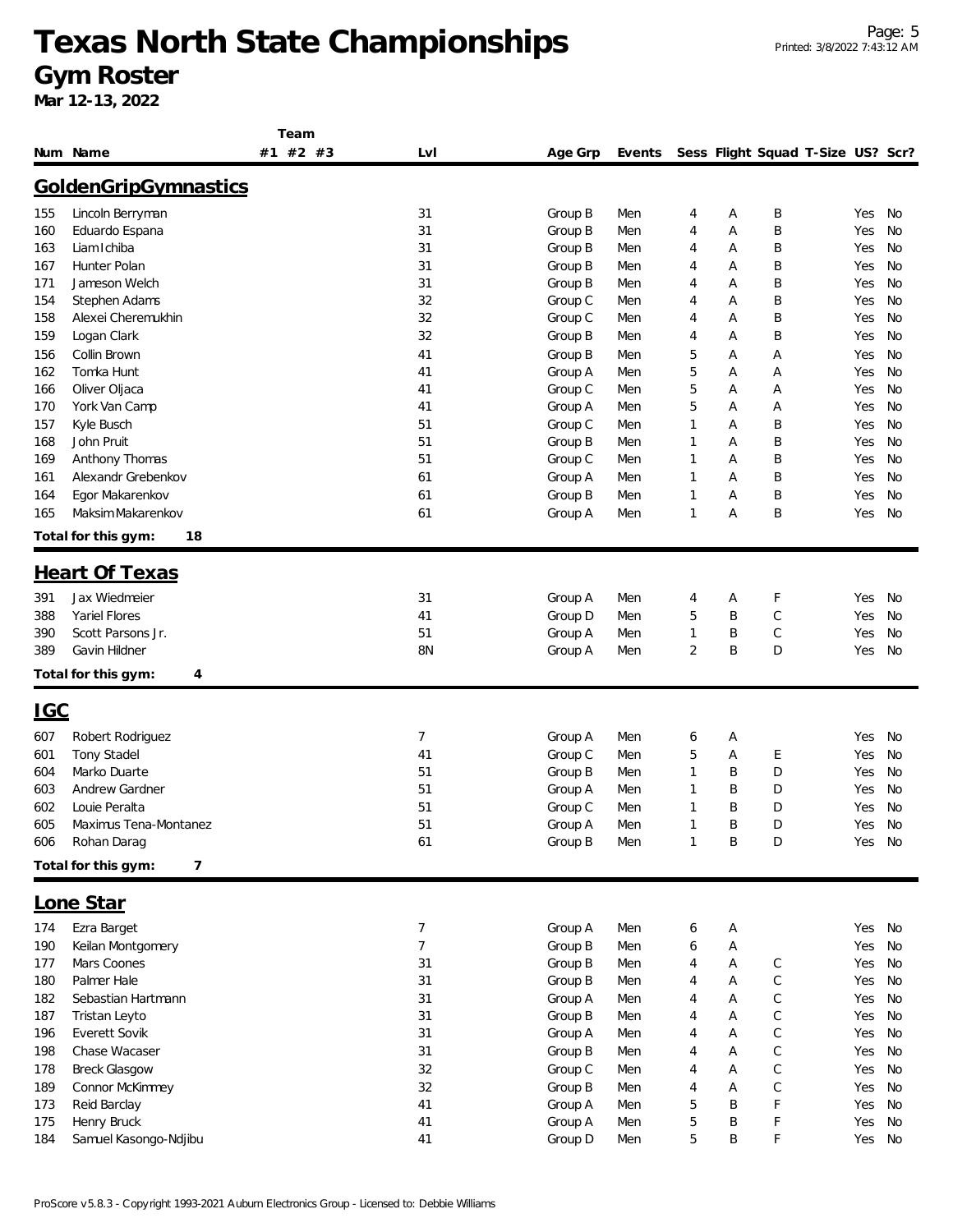**Team**

|            | Num Name                                | #2 #3<br>#1 | LvI       | Age Grp | Events |                |        | Sess Flight Squad T-Size US? Scr? |            |          |
|------------|-----------------------------------------|-------------|-----------|---------|--------|----------------|--------|-----------------------------------|------------|----------|
|            | Lone Star continued                     |             |           |         |        |                |        |                                   |            |          |
| 185        | Kieran Keel                             |             | 41        | Group A | Men    | 5              | B      | F                                 | Yes        | No       |
| 191        | Maverick O'Neal                         |             | 41        | Group A | Men    | 5              | B      | F                                 | Yes        | No       |
| 194        | Vaughn Schmidt                          |             | 41        | Group C | Men    | 5              | B      | F                                 | Yes        | No       |
| 176        | Kaemon Carlton                          |             | 51        | Group B | Men    | 1              | Α      | Α                                 | Yes        | No       |
| 179        | Colt Glasgow                            |             | 51        | Group B | Men    | 1              | Α      | Α                                 | Yes        | No       |
| 195        | Zander Sedlak                           |             | 51        | Group B | Men    | 1              | Α      | Α                                 | Yes        | No       |
| 197        | Dakarai Thompson                        |             | 51        | Group A | Men    | 1              | Α      | Α                                 | Yes        | No       |
| 172        | Pavel Ballesteros                       |             | 8N        | Group A | Men    | 2              | B      | D                                 | Yes        | No       |
| 181        | <b>Brenton Harp</b>                     |             | <b>8N</b> | Group A | Men    | $\overline{2}$ | B      | D                                 | Yes        | No       |
| 183        | Zane Jendrey                            |             | 8N        | Group B | Men    | $\overline{2}$ | B      | D                                 | Yes        | No       |
| 186        | Isaac Koo                               |             | 9E        | All     | Men    | $\overline{2}$ | B      | D                                 | Yes        | No       |
| 188        | <b>Angel Martinez</b>                   |             | JN        | Group B | Men    | 3              | Α      |                                   | Yes        | No       |
| 192        | <b>Ahren Peters</b>                     |             | <b>JN</b> | Group A | Men    | 3              | Α      |                                   | Yes        | No       |
| 193        | Brandon Sauceda                         |             | <b>JN</b> | Group A | Men    | 3              | Α      |                                   | Yes        | No       |
|            | Total for this gym:<br>27               |             |           |         |        |                |        |                                   |            |          |
|            |                                         |             |           |         |        |                |        |                                   |            |          |
| 249        | <b>NE Texas Elite</b><br>Jay Lafayette  |             | 32        | Group A | Men    | 4              | Α      | С                                 | Yes        | No       |
|            |                                         |             |           |         |        |                |        |                                   |            |          |
| 250<br>246 | Sebastian Rossum<br>Eli Baggett         |             | 32<br>41  | Group B | Men    | 4              | Α      | C<br>B                            | Yes        | No<br>No |
| 247        | Parker Hall                             |             | 42        | Group D | Men    | 5<br>5         | B<br>B | B                                 | Yes        | No       |
| 248        |                                         |             | 42        | Group B | Men    | 5              | B      | B                                 | Yes<br>Yes | No       |
|            | Jacob King                              |             |           | Group B | Men    |                |        |                                   |            |          |
|            | 5<br>Total for this gym:                |             |           |         |        |                |        |                                   |            |          |
|            | <b>North Texas Elite</b>                |             |           |         |        |                |        |                                   |            |          |
| 104        | Keradan Kollmansberger                  |             | 7         | Group A | Men    | 6              | A      |                                   | Yes        | No       |
| 105        | Braidyn Nickerson                       |             | 31        | Group A | Men    | 4              | Α      | Ε                                 | Yes        | No       |
| 106        | Samil Thompson                          |             | 31        | Group A | Men    | 4              | Α      | E                                 | Yes        | No       |
| 101        | Garrett Bong                            |             | 32        | Group B | Men    | 4              | Α      | E                                 | Yes        | No       |
| 107        | Aiden Utley                             |             | 41        | Group D | Men    | 5              | B      | Α                                 | Yes        | No       |
| 103        | Landon Jimmerson                        |             | 51        | Group A | Men    | $\mathbf{1}$   | B      | D                                 | Yes        | No       |
| 102        | Colton Jimmerson                        |             | 8N        | Group A | Men    | $\overline{2}$ | B      | $\mathsf{C}$                      | Yes        | No       |
|            | 7<br>Total for this gym:                |             |           |         |        |                |        |                                   |            |          |
| <b>RGA</b> |                                         |             |           |         |        |                |        |                                   |            |          |
| 593        | Kaleb Finley                            |             | 7         | Group B | Men    | 6              | Α      |                                   | Yes        | No       |
| 598        | Benjamin Wheeler                        |             | 32        | Group B | Men    | 4              | Α      | B                                 | Yes        | No       |
|            |                                         |             |           |         |        |                |        |                                   |            |          |
| 599        | Nicholas Wiebel                         |             | 32        | Group B | Men    | 4              | Α      | B                                 | Yes        | No       |
| 592        | Declan Eldridge                         |             | 41        | Group C | Men    | 5              | Α      | E                                 | Yes        | No       |
| 596        | Jacob Smith<br>Devan Vora               |             | 42        | Group A | Men    | 5              | Α      | E                                 | Yes        | No       |
| 597        | Phoenix Alcorn                          |             | 42<br>52  | Group B | Men    | 5              | Α      | E<br>F                            | Yes        | No       |
| 591        |                                         |             |           | Group B | Men    | 1              | Β      |                                   | Yes        | No       |
| 594        | Lake McCord                             |             | 52<br>52  | Group A | Men    | 1              | Β<br>B | F<br>F                            | Yes        | No       |
| 595        | Kamden Roan<br>Total for this gym:<br>9 |             |           | Group B | Men    | 1              |        |                                   | Yes        | No       |
|            |                                         |             |           |         |        |                |        |                                   |            |          |
|            | Ridgewood                               |             |           |         |        |                |        |                                   |            |          |
| 382        | <b>Tripp Carlock</b>                    |             | 51        | Group B | Men    | 1              | Α      | Α                                 | Yes        | No       |
| 384        | Charlie Kieta                           |             | 51        | Group B | Men    | 1              | Α      | Α                                 | Yes        | No       |
| 385        | Samuel King                             |             | 51        | Group C | Men    | 1              | А      | Α                                 | Yes        | No       |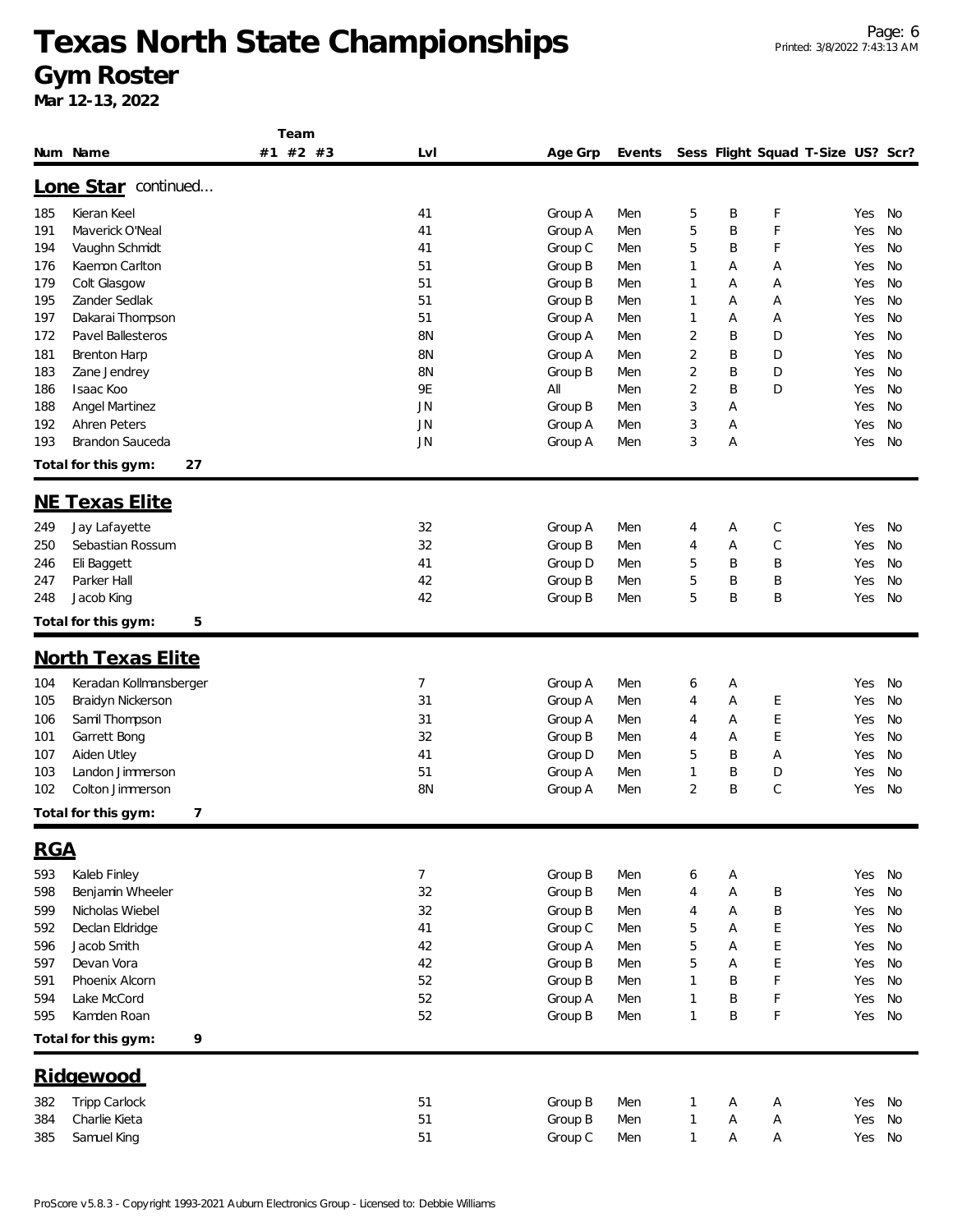|     |                          | Team     |           |                   |        |                |   |                                   |        |    |
|-----|--------------------------|----------|-----------|-------------------|--------|----------------|---|-----------------------------------|--------|----|
|     | Num Name                 | #1 #2 #3 | LvI       | Age Grp           | Events |                |   | Sess Flight Squad T-Size US? Scr? |        |    |
|     | continued<br>Ridgewood   |          |           |                   |        |                |   |                                   |        |    |
| 387 | <b>Barrett Trivitt</b>   |          | 51        | Group A           | Men    | 1              | Α | Α                                 | Yes    | No |
| 383 | Alan Greenwood           |          | JE        | JE Sr.            | Men    | 3              | Α |                                   | Yes    | No |
| 386 | Clayton Staunton         |          | JE        | JE Jr.            | Men    | 3              | Α |                                   | Yes    | No |
|     | Total for this gym:<br>6 |          |           |                   |        |                |   |                                   |        |    |
|     |                          |          |           |                   |        |                |   |                                   |        |    |
|     | <b>Rock Solid</b>        |          |           |                   |        |                |   |                                   |        |    |
| 483 | Grayson Acevedo          |          | 32        | Group C           | Men    | 4              | Α | F                                 | Yes    | No |
| 484 | Graham Beardemphl        |          | 32        | Group C           | Men    | 4              | Α | F                                 | Yes    | No |
| 485 | Reese Estrada            |          | 42        | Group A           | Men    | 5              | Α | Β                                 | Yes    | No |
| 486 | Thomas Hillis            |          | 42        | Group B           | Men    | 5              | Α | Β                                 | Yes    | No |
| 487 | Liam Oldham              |          | 42        | Group A           | Men    | 5              | Α | B                                 | Yes    | No |
| 488 | Kaleb Uhlir              |          | 42        | Group B           | Men    | 5              | Α | B                                 | Yes    | No |
|     | Total for this gym:<br>6 |          |           |                   |        |                |   |                                   |        |    |
|     | Roque Athletics          |          |           |                   |        |                |   |                                   |        |    |
| 543 | Phoenix Smith            |          | 8N        | Group B           | Men    | 2              | Β | Β                                 | Yes    | No |
| 544 | Kye Thornburg            |          | 9N        | Group B           | Men    | $\overline{2}$ | B | Β                                 | Yes    | No |
| 619 | Hayden Chapel            |          | GD        | $\star\star\star$ | Men    | 4              | Β | C                                 | Yes    | No |
| 620 | Atticus Hancock          |          | GD        | $\star\star\star$ | Men    | 4              | Β | C                                 | Yes    | No |
| 621 | Leo Hughes               |          | GD        | $***$             | Men    | 4              | Β | С                                 | Yes    | No |
| 622 | Eli Riley                |          | GD        | ***               | Men    | 4              | B | C                                 | Yes    | No |
| 623 | Aidan Rischer            |          | GD        | $***$             | Men    | 4              | B | C                                 | Yes    | No |
| 624 | Luke Schwandt            |          | GD        | $***$             | Men    | 4              | Β | C                                 | Yes    | No |
| 542 | Austin Chapman           |          | JN        | Group A           | Men    | 3              | Α |                                   | Yes    | No |
|     | 9<br>Total for this gym: |          |           |                   |        |                |   |                                   |        |    |
|     |                          |          |           |                   |        |                |   |                                   |        |    |
|     | Southlake Gymnastics     |          |           |                   |        |                |   |                                   |        |    |
| 462 | <b>Andrew Purvis</b>     |          | 7         | Group A           | Men    | 6              | Α |                                   | Yes    | No |
| 447 | Dylan Blanton            |          | 31        | Group B           | Men    | 4              | Α | D                                 | Yes    | No |
| 449 | Owen Clower              |          | 31        | Group A           | Men    | 4              | Α | D                                 | Yes    | No |
| 455 | Ari Jackson              |          | 31        | Group A           | Men    | 4              | Α | D                                 | Yes    | No |
| 458 | <b>Austin Lewis</b>      |          | 31        | Group A           | Men    | 4              | A | D                                 | Yes    | No |
| 461 | Brayden Porter           |          | 31        | Group B           | Men    | 4              | A | D                                 | Yes    | No |
| 469 | <b>Beckett Stares</b>    |          | 31        | Group B           | Men    | 4              | А | D                                 | Yes    | No |
| 472 | Aj Toll                  |          | 32        | Group B           | Men    | 4              | Α | D                                 | Yes    | No |
| 473 | Evan Walker              |          | 32        | Group C           | Men    | 4              | А | D                                 | Yes    | No |
| 465 | Cameron Rivera           |          | 41        | Group B           | Men    | 5              | Β | Β                                 | Yes    | No |
| 450 | Ben Crawford             |          | 42        | Group B           | Men    | 5              | B | Β                                 | Yes    | No |
| 471 | <b>Baylor Stepp</b>      |          | 42        | Group B           | Men    | 5              | B | Β                                 | Yes    | No |
| 457 | Joseph Lawson            |          | 51        | Group A           | Men    | 1              | B | Β                                 | Yes    | No |
| 468 | Jesse Spivey             |          | 51        | Group A           | Men    | 1              | B | B                                 | Yes    | No |
| 470 | Sullivan Stares          |          | 51        | Group C           | Men    | 1              | Β | Β                                 | Yes    | No |
| 474 | Jackson Walker           |          | 51        | Group A           | Men    | 1              | B | Β                                 | Yes    | No |
| 453 | Zach Hanlon              |          | 52        | Group B           | Men    | 1              | B | Β                                 | Yes    | No |
| 451 | Tenoch Diaz              |          | 61        | Group B           | Men    | 1              | B | Β                                 | Yes    | No |
| 463 | Michael Ratterree        |          | 61        | Group B           | Men    | 1              | Β | Β                                 | Yes    | No |
| 475 | Austin Wu                |          | 61        | Group A           | Men    | 1              | B | Β                                 | Yes    | No |
| 452 | Daniel Evans             |          | 62        | Group B           | Men    | 1              | Β | Β                                 | Yes    | No |
| 456 | Tyler Kunyavsky          |          | 62        | Group B           | Men    | 1              | Β | Β                                 | Yes    | No |
| 459 | Easton Markham           |          | 62        | Group B           | Men    | 1              | Β | Β                                 | Yes    | No |
| 454 | Dub Hunt                 |          | <b>9N</b> | Group B           | Men    | $\overline{2}$ | B | C                                 | Yes No |    |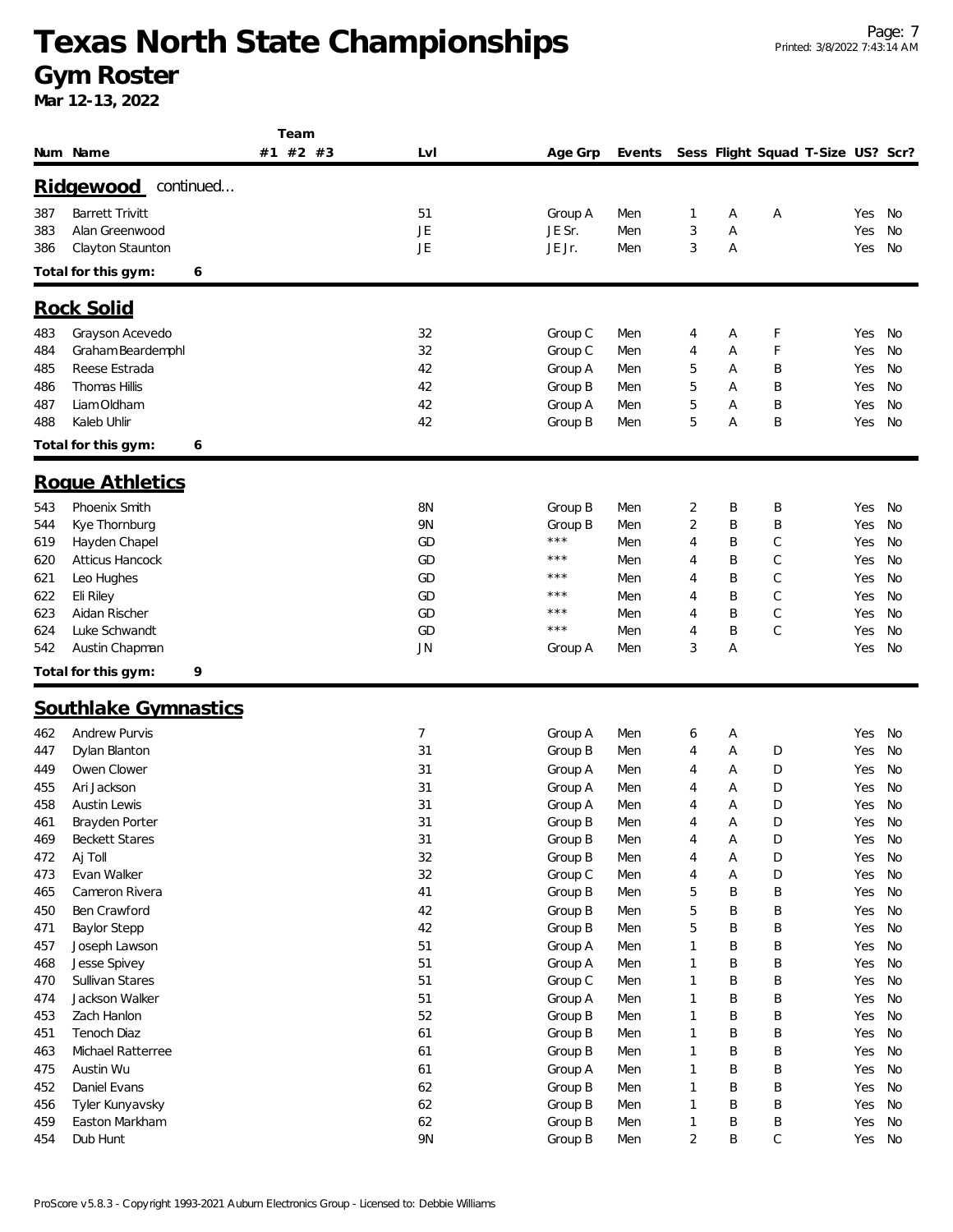**Team**

|            | Num Name                              | #1 #2 #3 | LvI            | Age Grp            | Events     |                |        |             | Sess Flight Squad T-Size US? Scr? |            |          |
|------------|---------------------------------------|----------|----------------|--------------------|------------|----------------|--------|-------------|-----------------------------------|------------|----------|
|            | <b>Southlake Gymnastics continued</b> |          |                |                    |            |                |        |             |                                   |            |          |
| 464        | Rylan Richards                        |          | 9N             | Group A            | Men        | 2              | Β      | С           |                                   | Yes        | No       |
| 467        | Mick Seyler                           |          | 9N             | Group B            | Men        | $\overline{2}$ | B      | C           |                                   | Yes        | No       |
| 448        | Sam Brown                             |          | JE             | JE Sr.             | Men        | 3              | Α      |             |                                   | Yes        | No       |
| 466        | Mac Seyler                            |          | JE             | JE Sr.             | Men        | 3              | Α      |             |                                   | Yes        | No       |
| 460        | Roman Martinez                        |          | JN             | Group B            | Men        | 3              | Α      |             |                                   | Yes        | No       |
|            | 29<br>Total for this gym:             |          |                |                    |            |                |        |             |                                   |            |          |
|            | <b>Star Center</b>                    |          |                |                    |            |                |        |             |                                   |            |          |
| 614        |                                       |          | 7              |                    |            |                |        |             |                                   | Yes        | No       |
| 230        | Brody Borton-Beggs<br>Jake Flinn      |          | 7              | Group B            | Men        | 6              | Α      |             |                                   |            | No       |
|            |                                       |          | 7              | Group A            | Men        | 6              | Α      |             |                                   | Yes        |          |
| 232<br>236 | Wyatt Mayes<br>Gabe Noel              |          | 7              | Group B<br>Group B | Men<br>Men | 6<br>6         | Α<br>Α |             |                                   | Yes<br>Yes | No<br>No |
| 240        | Sergey Shcherbakov                    |          | 7              | Group B            | Men        | 6              | Α      |             |                                   | Yes        | No       |
| 229        | Jack Defoor                           |          | 31             | Group A            | Men        | 4              | B      | Ε           |                                   | Yes        | No       |
| 231        | Dominic Geonetta                      |          | 31             | Group A            | Men        | 4              | B      | E           |                                   | Yes        | No       |
| 234        | Christian Munteanu                    |          | 31             | Group A            | Men        | 4              | B      | Ε           |                                   | Yes        | No       |
| 235        | Daniel Munteanu                       |          | 31             | Group B            | Men        | 4              | B      | Ε           |                                   | Yes        | No       |
| 238        | Flynn Pierce                          |          | 31             | Group B            | Men        | 4              | B      | Ε           |                                   | Yes        | No       |
| 243        | Collin Vance                          |          | 31             | Group B            | Men        | 4              | B      | Ε           |                                   | Yes        | No       |
| 244        | Finn Vaughan                          |          | 31             | Group B            | Men        | 4              | B      | E           |                                   | Yes        | No       |
| 237        | Jaithan Pekar                         |          | 42             | Group A            | Men        | 5              | Α      | Α           |                                   | Yes        | No       |
| 239        | Xavier Romero-Barreto                 |          | 42             | Group B            | Men        | 5              | Α      | Α           |                                   | Yes        | No       |
| 241        | Devon Stacy                           |          | 42             | Group A            | Men        | 5              | Α      | Α           |                                   | Yes        | No       |
| 245        | Shreyas Vittal                        |          | 42             | Group A            | Men        | 5              | Α      | Α           |                                   | Yes        | No       |
|            | Total for this gym:<br>16             |          |                |                    |            |                |        |             |                                   |            |          |
|            | <u>Texas Dreams</u>                   |          |                |                    |            |                |        |             |                                   |            |          |
| 551        | Gavin Bowles                          |          | 7              | Group A            | Men        | 6              | А      |             |                                   | Yes        | No       |
| 569        | Jason Kelly                           |          | 7              | Group A            | Men        | 6              | Α      |             |                                   | Yes        | No       |
| 583        | Logan Smith                           |          | $\overline{7}$ | Group B            | Men        | 6              | Α      |             |                                   | Yes        | No       |
| 587        | Kade Turay                            |          | 7              | Group B            | Men        | 6              | Α      |             |                                   | Yes        | No       |
| 589        | Nicholas Wellington                   |          | 7              | Group A            | Men        | 6              | Α      |             |                                   | Yes        | No       |
| 548        | Artin Abbasnia                        |          | 31             | Group A            | Men        | 4              | Α      | F           |                                   | Yes        | No       |
| 552        | Elend Cattell                         |          | 31             | Group B            | Men        | 4              | Α      | F           |                                   | Yes        | No       |
| 556        | Nicolas Cruz Teoc                     |          | 31             | Group B            | Men        | 4              | А      | F           |                                   | Yes        | No       |
| 560        | Andreas Fragiskatos                   |          | 31             | Group B            | Men        | 4              | Α      | F           |                                   | Yes        | No       |
| 567        | Jack Jensen                           |          | 31             | Group A            | Men        | 4              | Α      | F           |                                   | Yes        | No       |
| 579        | Lucas Rose                            |          | 31             | Group A            | Men        | 4              | Α      | F           |                                   | Yes        | No       |
| 580        | Ben Rothenbach                        |          | 31             | Group A            | Men        | 4              | Α      | F           |                                   | Yes        | No       |
| 549        | Ryan Ali                              |          | 41             | Group A            | Men        | 5              | Α      | E           |                                   | Yes        | No       |
| 550        | Oliver Beers                          |          | 41             | Group C            | Men        | 5              | Α      | Ε           |                                   | Yes        | No       |
| 572        | Caleb Mincks                          |          | 41             | Group C            | Men        | 5              | Α      | E           |                                   | Yes        | No       |
| 573        | Maxwell Moore                         |          | 41             | Group C            | Men        | 5              | Α      | E           |                                   | Yes        | No       |
| 584        | David Staples                         |          | 41             | Group C            | Men        | 5              | Α      | E           |                                   | Yes        | No       |
| 559        | Joey Fagnoni                          |          | 51             | Group B            | Men        | 1              | Β      | Α           |                                   | Yes        | No       |
| 570        | Sullivan Kessler                      |          | 51             | Group A            | Men        | 1              | B      | Α           |                                   | Yes        | No       |
| 581        | Ben Salstrand                         |          | 51             | Group C            | Men        | 1              | B      | Α           |                                   | Yes        | No       |
| 571        | Ian Martinez                          |          | 61             | Group B            | Men        | 1              | B      | Α           |                                   | Yes        | No       |
| 578        | <b>Trenton Rodgers</b>                |          | 61             | Group A            | Men        | 1              | B      | Α           |                                   | Yes        | No       |
| 588        | Zion Wagema                           |          | 61             | Group A            | Men        | 1              | B      | Α           |                                   | Yes        | No       |
| 561        | <b>Bryce Gehling</b>                  |          | 8E             | All ages           | Men        | 2              | Α      | Е           |                                   | Yes        | No       |
| 613        | Mason Maxwell                         |          | 8E             | All ages           | Men        | $\overline{2}$ | А      | $\mathsf E$ |                                   | Yes        | No       |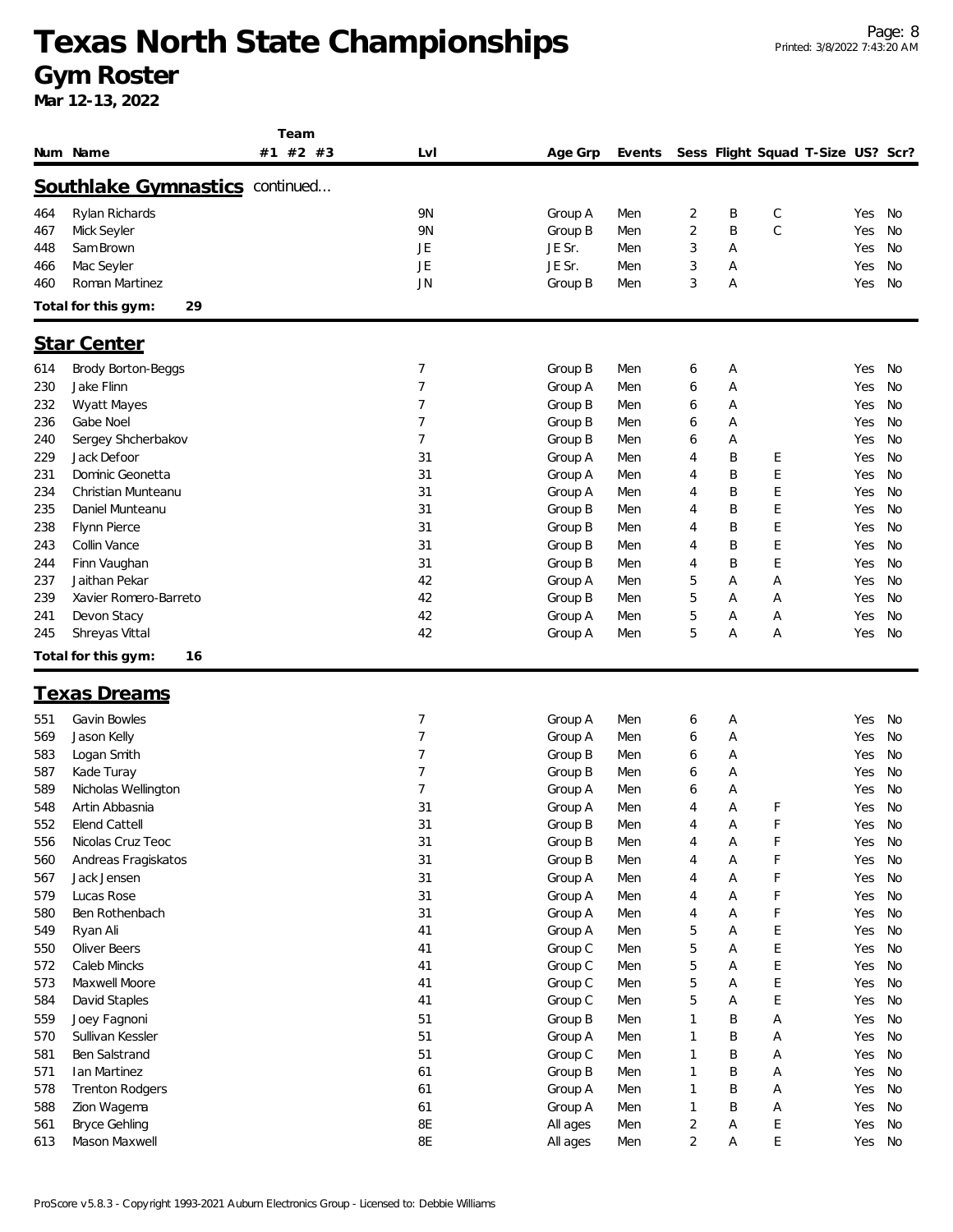|     |                               | Team     |           |                   |     |                |   |   |                                          |     |        |
|-----|-------------------------------|----------|-----------|-------------------|-----|----------------|---|---|------------------------------------------|-----|--------|
|     | Num Name                      | #1 #2 #3 | LvI       | Age Grp           |     |                |   |   | Events Sess Flight Squad T-Size US? Scr? |     |        |
|     | <u>Texas Dreams</u> continued |          |           |                   |     |                |   |   |                                          |     |        |
| 582 | <b>Andrew Sims</b>            |          | 8E        | All ages          | Men | 2              | Α | E |                                          | Yes | No     |
| 612 | Alejandro Wheelock            |          | 8E        | All ages          | Men | $\overline{2}$ | A | E |                                          | Yes | No     |
| 553 | Owen Cendana                  |          | 9E        | All               | Men | $\overline{2}$ | Α | E |                                          | Yes | No     |
| 557 | Luke Drummond                 |          | <b>9E</b> | All               | Men | 2              | Α | E |                                          | Yes | No     |
| 563 | <b>Broderick Guild</b>        |          | <b>9E</b> | All               | Men | 2              | Α | E |                                          | Yes | No     |
| 568 | Pranav Karpe                  |          | <b>9E</b> | All               | Men | 2              | Α | E |                                          | Yes | No     |
| 576 | Jacob Phan                    |          | 9E        | A⊪                | Men | $\overline{2}$ |   |   |                                          | Yes | Yes    |
| 585 | Jonathan Staples              |          | 9E        | A⊪                | Men | 2              |   |   |                                          | Yes | Yes    |
| 590 | Roberto Wheelock              |          | <b>9E</b> | All               | Men | 2              | Α | E |                                          | Yes | No     |
| 555 | Peyton Cramer                 |          | JE        | JE Jr.            | Men | 3              | Α |   |                                          | Yes | No     |
| 558 | John Davis Ehinger            |          | JE        | JE Jr.            | Men | 3              | Α |   |                                          | Yes | No     |
| 562 | Aiden Guild                   |          | JE        | JE Jr.            | Men | 3              | Α |   |                                          | Yes | No     |
| 564 | Nicho Hamilton                |          | JE        | JE Jr.            | Men | 3              | Α |   |                                          | Yes | No     |
| 574 | <b>Thomas Morrow</b>          |          | ΨĖ        | <del>JE Jr.</del> | Men | 3              |   |   |                                          | Yes | Yes    |
| 575 | Eli Ngiraingas                |          | JE        | JE Jr.            | Men | 3              | Α |   |                                          | Yes | No     |
| 577 | <b>Matthew Revoir</b>         |          | JE        | JE Jr.            | Men | 3              | Α |   |                                          | Yes | No     |
| 586 | <b>Trey Thompson</b>          |          | ΨĖ        | <del>JE Jr.</del> | Men |                |   |   |                                          | Yes | Yes    |
| 554 | Davide Comparin               |          | <b>JN</b> | Group B           | Men | 3              | Α |   |                                          | Yes | No     |
| 565 | John Hults                    |          | JN        | Group B           | Men | 3              | Α |   |                                          | Yes | No     |
| 566 | Junnosuke Iwai                |          | <b>JN</b> | Group B           | Men | 3              | Α |   |                                          | Yes | No     |
|     | Total for this gym:<br>45     |          |           |                   |     |                |   |   |                                          |     |        |
|     |                               |          |           |                   |     |                |   |   |                                          |     |        |
|     | <u>Texas East</u>             |          |           |                   |     |                |   |   |                                          |     |        |
| 212 | Jack Blank                    |          | 32        | Group C           | Men | 4              | Β | D |                                          | Yes | No     |
| 214 | Rhys Bowman                   |          | 32        | Group B           | Men | 4              | Β | D |                                          | Yes | No     |
| 220 | Caellum Hogan                 |          | 32        | Group C           | Men | 4              | B | D |                                          | Yes | No     |
| 221 | Finnley Hogan                 |          | 32        | Group C           | Men | 4              | B | D |                                          | Yes | No     |
| 223 | Elisha Long                   |          | 32        | Group A           | Men | 4              | Β | D |                                          | Yes | No     |
| 224 | Evynn Rhodes                  |          | 32        | Group A           | Men | 4              | Β | D |                                          | Yes | No     |
| 225 | Noah Shelton                  |          | 32        | Group A           | Men | 4              | Β | D |                                          | Yes | No     |
| 226 | Ayden Yvon                    |          | 32        | Group A           | Men | 4              | Β | D |                                          | Yes | No     |
| 211 | William Barfield              |          | 42        | Group B           | Men | 5              | A | D |                                          | Yes | No     |
| 213 | Lewis Blank                   |          | 42        | Group A           | Men | 5              | A | D |                                          | Yes | No     |
| 215 | Aiden Dancy                   |          | 42        | Group B           | Men | 5              | Α | D |                                          | Yes | No     |
| 217 | Caden Giacomarro              |          | 42        | Group A           | Men | 5              | Α | D |                                          |     | Yes No |
| 222 | John Lewis Lewis              |          | 42        | Group B           | Men | 5              | A | D |                                          | Yes | No     |
| 210 | <b>Wesley Alberts</b>         |          | 52        | Group A           | Men | 1              | Α | C |                                          | Yes | No     |
| 216 | Diego De Los Santos           |          | 52        | Group B           | Men | 1              | A | С |                                          | Yes | No     |
| 218 | Jeremiah Goodman              |          | 52        | Group A           | Men | 1              | A | C |                                          | Yes | No     |
| 219 | Kal-el Harris                 |          | 52        | Group B           | Men | 1              | Α | C |                                          | Yes | No     |
|     | Total for this gym:<br>17     |          |           |                   |     |                |   |   |                                          |     |        |
|     | <u>Texas Elite Acad</u>       |          |           |                   |     |                |   |   |                                          |     |        |
| 361 | Jordan Crane                  |          | 32        | Group A           | Men | 4              | Β | F |                                          | Yes | No     |
| 367 | Tyson Franco                  |          | 32        | Group C           | Men | 4              | Β | F |                                          | Yes | No     |
| 371 | Lincoln Holfus                |          | 32        | Group C           | Men | 4              | Β | F |                                          | Yes | No     |
| 373 | Kolton Howell                 |          | 32        | Group C           | Men | 4              | Β | F |                                          | Yes | No     |
| 375 | Owen Longley                  |          | 32        | Group B           | Men | 4              | Β | F |                                          | Yes | No     |
| 377 | Jax Rowan                     |          | 32        | Group B           | Men | 4              | Β | F |                                          | Yes | No     |
| 380 | Wyatt Williamson              |          | 32        | Group B           | Men |                |   |   |                                          | Yes | Yes    |
| 378 | Micheal West                  |          | 41        | Group D           | Men | 5              | Β | D |                                          | Yes | No     |
| 356 | Fox Baldwin                   |          | 42        | Group A           | Men | 5              | Β | D |                                          | Yes | No     |
|     |                               |          |           |                   |     |                |   |   |                                          |     |        |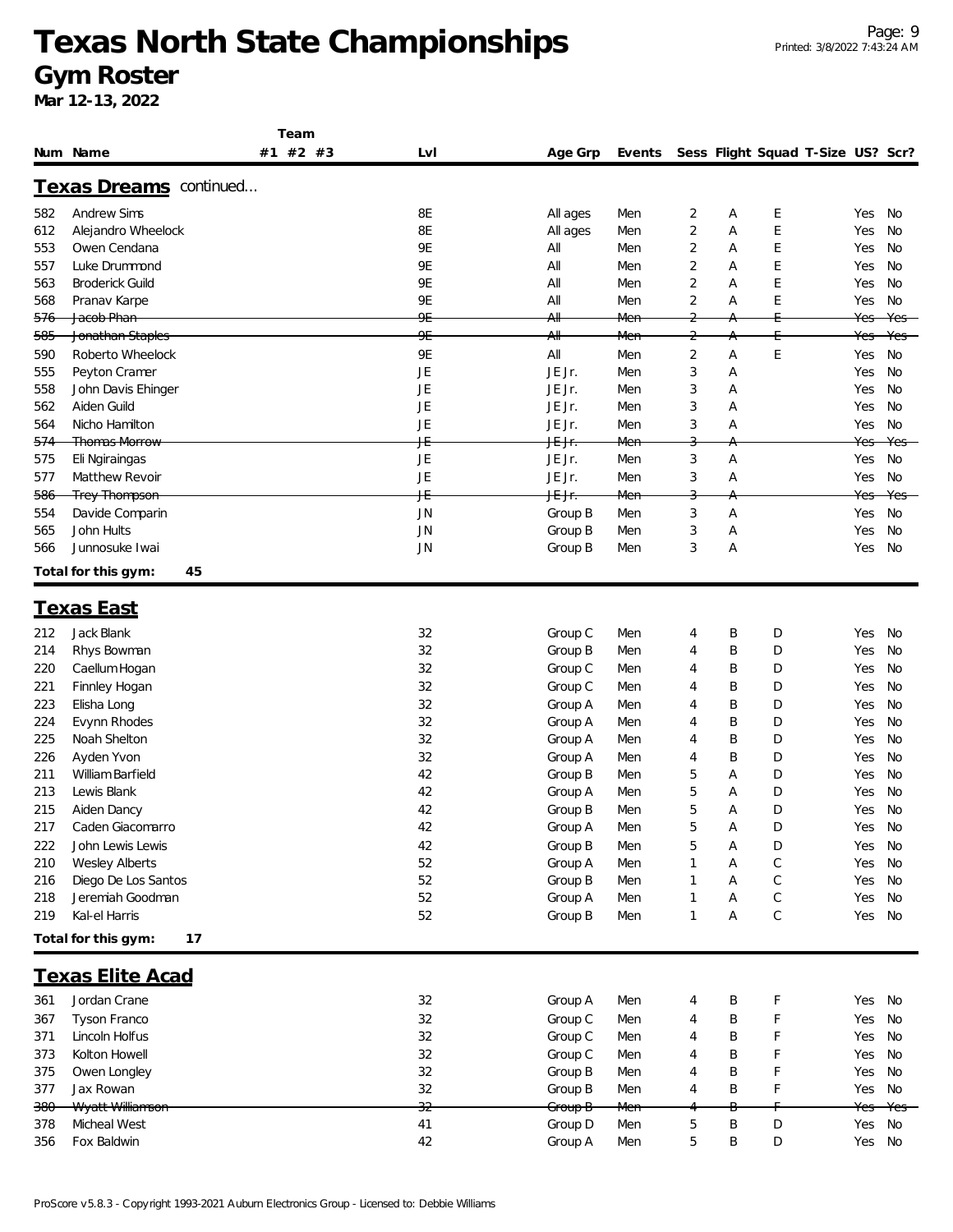**Team**

**Mar 12-13, 2022**

|                | Num Name                   | #2 #3<br>#1 | Lvl       | Age Grp            | Events         |                |        | Sess Flight Squad T-Size US? Scr? |        |     |
|----------------|----------------------------|-------------|-----------|--------------------|----------------|----------------|--------|-----------------------------------|--------|-----|
|                | Texas Elite Acad continued |             |           |                    |                |                |        |                                   |        |     |
| 358            | Ben Brackeen               |             | 42        | Group A            | Men            | 5              | Β      | D                                 | Yes    | No  |
| 363            | Karter Davis               |             | 42        | Group A            | Men            | 5              | Β      | D                                 | Yes    | No  |
| 364            | Harrison DiQuattro         |             | 42        | Group B            | Men            | 5              | Β      | D                                 | Yes    | No  |
| 370            | Hudson Hoelscher           |             | 42        | Group B            | Men            | 5              | Β      | D                                 | Yes    | No  |
| 374            | Asher Longley              |             | 42        | Group A            | Men            | 5              | Β      | D                                 | Yes    | No  |
| 357            | Jacob Blevins              |             | 51        | Group B            | Men            | 1              | Α      | C                                 | Yes    | No  |
| 372            | Hickson Howard             |             | 51        | Group A            | Men            | 1              | Α      | C                                 | Yes    | No  |
| 366            | <b>Andrew Ferris</b>       |             | 52        | Group A            | Men            | 1              | Α      | $\mathsf C$                       | Yes    | No  |
| <del>379</del> | Harrison Wilbourn          |             | 52        | <del>Group A</del> | <del>Men</del> |                | A      | C                                 | Yes    | Yes |
| 360            | <b>Brooker Broussard</b>   |             | 61        | Group B            | Men            | 1              | Α      | $\mathsf C$                       | Yes    | No  |
| 365            | Greighson Fankhauser       |             | 61        | Group B            | Men            | 1              | Α      | $\mathsf C$                       | Yes    | No  |
| 362            | Paxton Daniel              |             | 8Ε        | All ages           | Men            | 2              | Β      | Α                                 | Yes    | No  |
| 381            | Wyatt Woodson              |             | 8N        | Group A            | Men            | $\overline{2}$ | Β      | Α                                 | Yes    | No  |
| 359            | Will Brackeen              |             | 9N        | Group A            | Men            | 2              | Β      | Α                                 | Yes    | No  |
| 368            | Jared Fry                  |             | JE        | JE Jr.             | Men            | 3              | Α      |                                   | Yes    | No  |
| 369            | Nathan Hayes               |             | <b>JN</b> | Group B            | Men            | 3              | Α      |                                   | Yes    | No  |
| 376            | <b>Tanner Pratt</b>        |             | <b>JN</b> | Group A            | Men            | 3              | Α      |                                   | Yes    | No  |
|                | Total for this gym:<br>26  |             |           |                    |                |                |        |                                   |        |     |
|                | <u>The Palaestra</u>       |             |           |                    |                |                |        |                                   |        |     |
|                |                            |             |           |                    |                |                |        |                                   |        |     |
| 545            | Jonathan Haight            |             | 41        | Group C            | Men            | 5              | Β      | Α                                 | Yes    | No  |
| 546            | Dylan Shover               |             | 41        | Group D            | Men            | 5              | B      | Α                                 | Yes    | No  |
| 547            | John Wambu                 |             | 41        | Group D            | Men            | 5              | Β      | Α                                 | Yes    | No  |
|                | Total for this gym:<br>3   |             |           |                    |                |                |        |                                   |        |     |
|                | <u>The Rock</u>            |             |           |                    |                |                |        |                                   |        |     |
| 151            | Gabe Nicholson             |             | 7         | Group A            | Men            | 6              | A      |                                   | Yes    | No  |
| 143            | Jack Cagle                 |             | 32        | Group A            | Men            | 4              | Α      | Α                                 | Yes    | No  |
| 144            | Jackson Cheevers           |             | 32        | Group A            | Men            | 4              | Α      | Α                                 | Yes    | No  |
| 146            | Jayden Gunstanson          |             | 32        | Group B            | Men            | 4              | Α      | Α                                 | Yes    | No  |
| 147            | Hudson Hall                |             | 32        | Group B            | Men            | 4              | Α      | Α                                 | Yes    | No  |
| 148            | <b>Britton James</b>       |             | 32        | Group A            | Men            | 4              | A      | Α                                 | Yes    | No  |
| 149            | Kyler Jordan               |             | 32        | Group B            | Men            | 4              | Α      | Α                                 | Yes    | No  |
| 152            | Colby Pedrami              |             | 32        | Group C            | Men            | 4              | Α      | Α                                 | Yes    | No  |
| 145            | Tristian Griffin           |             | 42        | Group B            | Men            | 5              | А      | B                                 | Yes No |     |
| 153            | Jacob Thompson             |             | 51        | Group B            | Men            | 1              | Α      | Β                                 | Yes No |     |
| 150            | Preston Newman             |             | 52        | Group A            | Men            | 1              | Α      | Β                                 | Yes    | No  |
|                | Total for this gym:<br>11  |             |           |                    |                |                |        |                                   |        |     |
|                |                            |             |           |                    |                |                |        |                                   |        |     |
| <u>ttg</u>     |                            |             |           |                    |                |                |        |                                   |        |     |
| 539            | Jacob Robertson            |             | 31        | Group A            | Men            | 4              | Α      | Β                                 | Yes    | No  |
| 537            | Preston Goff               |             | 51        | Group B            | Men            | 1              | Β      | Α                                 | Yes    | No  |
| 540            | Dalyn West                 |             | 51        | Group A            | Men            | 1              | Β      | Α                                 | Yes    | No  |
| 541            | Graham Wood                |             | 51        | Group A            | Men            | 1              | Β      | Α                                 | Yes    | No  |
| 538            | Seth Hillis                |             | <b>JN</b> | Group A            | Men            | 3              | Α      |                                   | Yes No |     |
|                | Total for this gym:<br>5   |             |           |                    |                |                |        |                                   |        |     |
|                | <u>United Elite</u>        |             |           |                    |                |                |        |                                   |        |     |
| 414            | Griffin Harbison           |             |           |                    | Men            |                |        |                                   | Yes No |     |
| 419            | Deklan Strong              |             | 31<br>31  | Group B<br>Group B | Men            | 4<br>4         | B<br>Β | D<br>D                            | Yes No |     |
|                |                            |             |           |                    |                |                |        |                                   |        |     |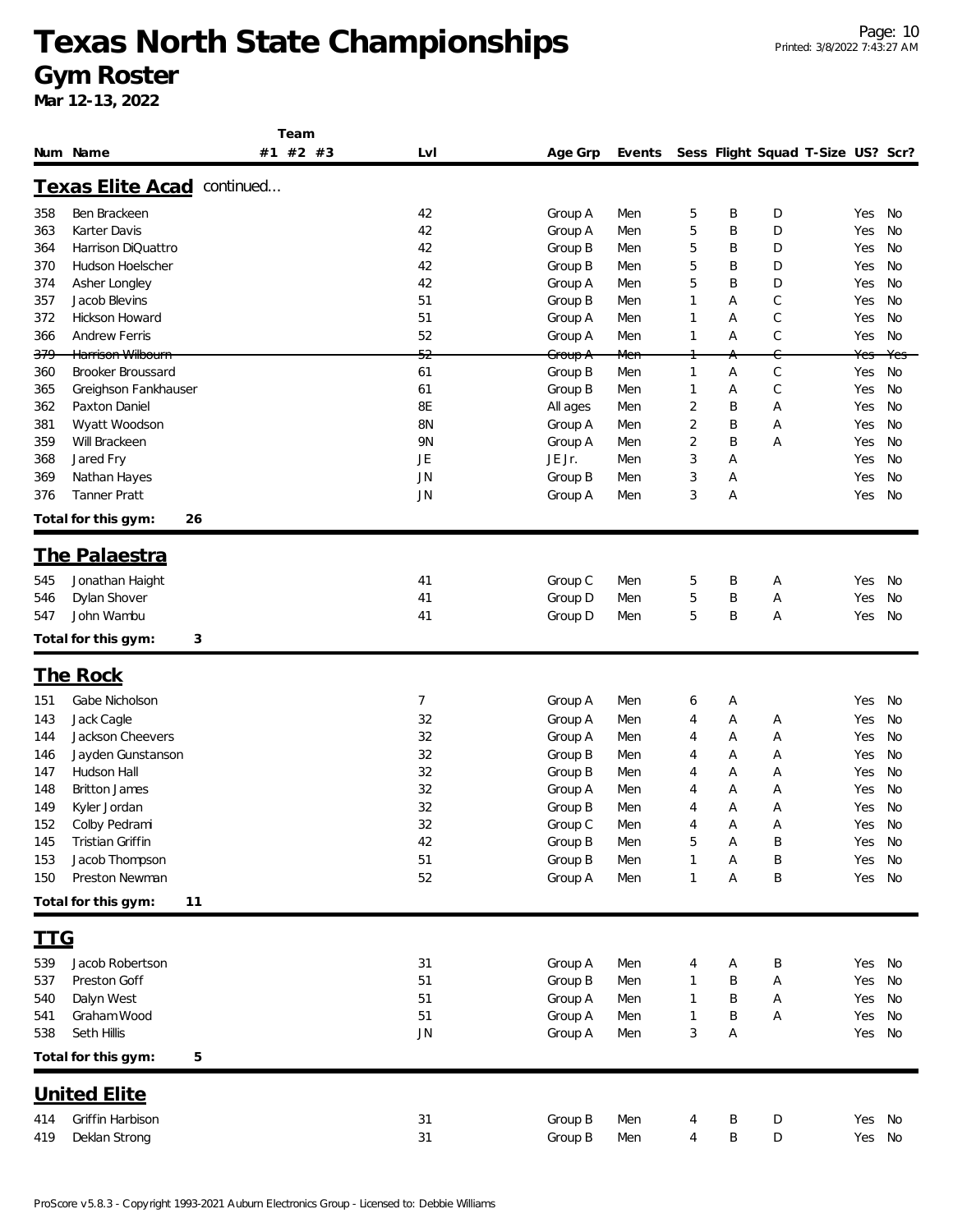|            |                              | Team     |          |                    |            |                |   |                                   |            |           |
|------------|------------------------------|----------|----------|--------------------|------------|----------------|---|-----------------------------------|------------|-----------|
|            | Num Name                     | #1 #2 #3 | LvI      | Age Grp            | Events     |                |   | Sess Flight Squad T-Size US? Scr? |            |           |
|            | United Elite continued       |          |          |                    |            |                |   |                                   |            |           |
| 416        | Benjamin Mcpeak              |          | 41       | Group A            | Men        | 5              | Β | E                                 | Yes        | No        |
| 417        | River Odom                   |          | 41       | Group D            | Men        | 5              | B | E                                 | Yes        | No        |
| 421        | Chase Verner                 |          | 41       | Group D            | Men        | 5              | B | E                                 | Yes        | No        |
| 412        | Charles Beem                 |          | 51       |                    |            | $\mathbf{1}$   | B | $\mathcal{C}$                     | Yes        | No        |
|            | <b>Beckett Strong</b>        |          | 51       | Group A            | Men        | $\mathbf{1}$   | B | C                                 |            | No        |
| 418        |                              |          | 51       | Group C            | Men        | $\mathbf{1}$   | B | C                                 | Yes        |           |
| 420        | Logan Strong                 |          |          | Group C            | Men        | $\mathbf{1}$   | B | C                                 | Yes        | No        |
| 413<br>415 | Owen Bucl<br>Casey McDowell  |          | 61<br>9N | Group A<br>Group A | Men<br>Men | $\overline{2}$ | B | $\mathcal{C}$                     | Yes<br>Yes | No<br>No  |
|            | Total for this gym:<br>10    |          |          |                    |            |                |   |                                   |            |           |
| Woga       |                              |          |          |                    |            |                |   |                                   |            |           |
|            |                              |          |          |                    |            |                |   |                                   |            |           |
| 254        | Keegan Arthur                |          | 31       | Group B            | Men        | 4              | Β | Β                                 | Yes        | No        |
| 258        | <b>Brixton Belman</b>        |          | 31       | Group B            | Men        | 4              | Β | Β                                 | Yes        | No        |
| 261        | Dominic Breslin              |          | 31       | Group B            | Men        | 4              | B | B                                 | Yes        | No        |
| 263        | Juan Cardona                 |          | 31       | Group B            | Men        | 4              | B | B                                 | Yes        | No        |
| 265        | Lincoln Coley                |          | 31       | Group B            | Men        | 4              | B | B                                 | Yes        | No        |
| 279        | Landry King                  |          | 31       | Group B            | Men        | 4              | B | B                                 | Yes        | No        |
| 287        | Leonardo Mancia              |          | 31       | Group B            | Men        | 4              | B | B                                 | Yes        | No        |
| 294        | Adam Noory                   |          | 31       | Group B            | Men        | 4              | B | B                                 | Yes        | No        |
| 260        | Will Boyer                   |          | 41       | Group B            | Men        | 5              | Α | C                                 | Yes        | No        |
| 262        | Joshua Brewster              |          | 41       | Group C            | Men        | 5              | Α | C                                 | Yes        | No        |
| 272        | <b>Chester Haver</b>         |          | 41       | Group B            | Men        | 5              | Α | C                                 | Yes        | No        |
| 275        | Kai Jordan                   |          | 41       | Group A            | Men        | 5              | Α | C                                 | Yes        | No        |
| 281        | Alexander Koptsevich         |          | 41       | Group B            | Men        | 5              | Α | C                                 | Yes        | No        |
| 285        | Luca Leykin                  |          | 41       | Group A            | Men        | 5              | Α | C                                 | Yes        | No        |
| 286        | Miky Lychywek                |          | 41       | Group A            | Men        | 5              | Α | C                                 | Yes        | <b>No</b> |
| 289        | Cruz Marrs                   |          | 41       | Group B            | Men        | 5              | Α | C                                 | Yes        | <b>No</b> |
| 298        | Thomas Pandya                |          | 41       | Group A            | Men        | 5              | Α | $\mathsf C$                       | Yes        | No        |
| 312        | Kenshu Yokoo                 |          | 41       | Group B            | Men        | 5              | Α | $\mathsf C$                       | Yes        | No        |
| 270        | Mason Fork                   |          | 51       | Group B            | Men        | $\mathbf{1}$   | Α | E                                 | Yes        | No        |
| 280        | Campbell Kleiman             |          | 51       | Group B            | Men        | 1              | Α | E                                 | Yes        | No        |
| 283        | Ethan Kubly                  |          | 51       | Group C            | Men        | 1              | Α | Ε                                 | Yes        | No        |
| 297        | Adam Pandya                  |          | 51       | Group C            | Men        | $\mathbf{1}$   | Α | E                                 | Yes        | No        |
| 301        | Max Petty                    |          | 51       | Group B            | Men        | $\mathbf{1}$   | Α | E                                 | Yes        | No        |
| 306        | William Slaughter            |          | 51       | Group C            | Men        |                | А | E                                 | Yes        | No        |
| 257        | Andy Baum                    |          | 61       | Group A            | Men        | $\mathbf{1}$   | Α | E                                 | Yes        | No        |
| 308        | lan Soto                     |          | 61       | Group A            | Men        | $\mathbf{1}$   | Α | E                                 | Yes        | No        |
| 259        | Lucas Beltreschi             |          | 8N       | Group A            | Men        | $\overline{2}$ | Α | B                                 | Yes        | No        |
| 268        | AJ Dietrich                  |          | 8N       | Group B            | Men        | $\overline{2}$ | Α | Β                                 | Yes        | No        |
| 273        | Huntlee Hodges               |          | 8N       | Group B            | Men        | $\overline{2}$ | Α | Β                                 | Yes        | No        |
| 276        | Brady Keen                   |          | 8N       | Group B            | Men        | $\overline{2}$ | Α | Β                                 | Yes        | No        |
| 282        | Collin Kubly                 |          | 8N       | Group B            | Men        | $\overline{2}$ | Α | Β                                 | Yes        | No        |
| 288        | Brady Marckx                 |          | 8N       | Group B            | Men        | $\overline{2}$ | Α | B                                 | Yes        | No        |
| 291        | Ian Mumbru                   |          | 8N       | Group B            | Men        | $\overline{2}$ | Α | Β                                 | Yes        | No        |
| 292        | Liam Mumbru                  |          | 8N       | Group B            | Men        | $\overline{2}$ | A | B                                 | Yes        | No        |
|            |                              |          | 8N       | Group B            | Men        | $\sqrt{2}$     | Α | Β                                 | Yes        | No        |
| 296<br>299 | Elan Okhotskiy<br>Aksh Patel |          | 8N       |                    | Men        | $\sqrt{2}$     | Α | Β                                 | Yes        | No        |
|            |                              |          |          | Group A            |            | $\overline{2}$ |   |                                   |            |           |
| 300        | Anay Patel                   |          | 8N       | Group B            | Men        |                | Α | Β                                 | Yes        | No        |
| 303        | Hudson Rushing               |          | 8N       | Group A            | Men        | $\overline{2}$ | Α | Β                                 | Yes        | No        |
| 313        | Dimitriy Zlatkin             |          | 8N       | Group A            | Men        | $\overline{2}$ | Α | Β                                 | Yes        | No        |
| 252        | Alek Antoun                  |          | 9N       | Group B            | Men        | $\overline{c}$ | Α | Β                                 | Yes        | No        |
| 255        | Christian Bart-Williams      |          | 9N       | Group B            | Men        | $\overline{2}$ | Α | Β                                 | Yes        | No        |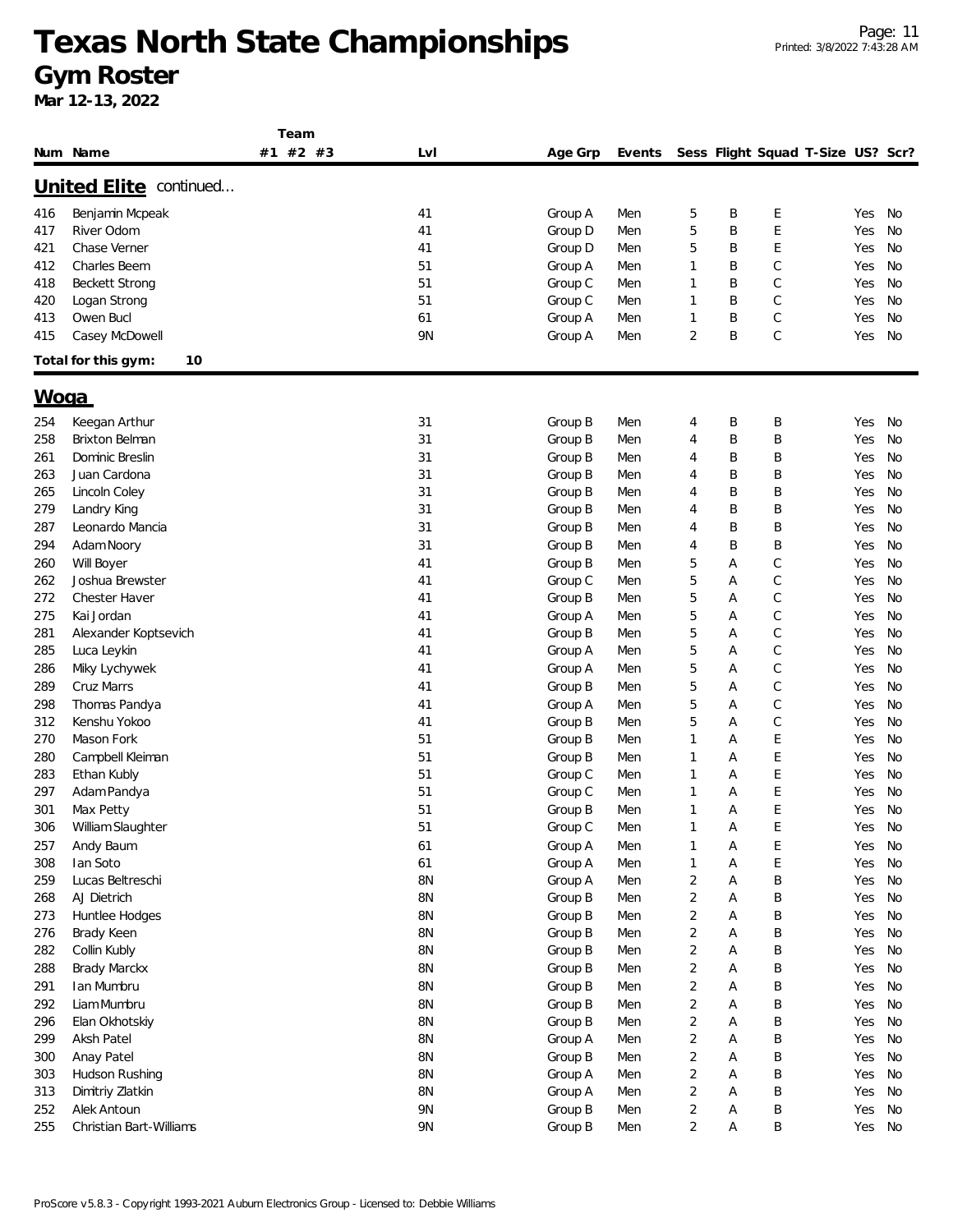|     |                           | Team     |                |         |        |              |   |   |                                   |        |    |
|-----|---------------------------|----------|----------------|---------|--------|--------------|---|---|-----------------------------------|--------|----|
|     | Num Name                  | #1 #2 #3 | Lvl            | Age Grp | Events |              |   |   | Sess Flight Squad T-Size US? Scr? |        |    |
|     |                           |          |                |         |        |              |   |   |                                   |        |    |
|     | continued<br><u>Woqa</u>  |          |                |         |        |              |   |   |                                   |        |    |
| 264 | Idan Cohen                |          | <b>9N</b>      | Group B | Men    | 2            | Α | Β |                                   | Yes    | No |
| 274 | Josh Johnson              |          | 9N             | Group B | Men    | 2            | Α | Β |                                   | Yes    | No |
| 278 | Henry King                |          | <b>9N</b>      | Group B | Men    | 2            | Α | B |                                   | Yes    | No |
| 284 | Danila Leykin             |          | 9N             | Group A | Men    | 2            | Α | Β |                                   | Yes    | No |
| 290 | Daniel Montes Roque       |          | <b>9N</b>      | Group B | Men    | 2            | Α | Β |                                   | Yes    | No |
| 293 | Liam Nitz                 |          | <b>9N</b>      | Group B | Men    | 2            | Α | Β |                                   | Yes    | No |
| 295 | Uzoma Ojoh                |          | 9 <sub>N</sub> | Group B | Men    | 2            | Α | Β |                                   | Yes    | No |
| 309 | Halen Watterson           |          | <b>9N</b>      | Group B | Men    | 2            | Α | B |                                   | Yes    | No |
| 311 | Ben Whiting               |          | 9N             | Group B | Men    | 2            | Α | B |                                   | Yes    | No |
| 251 | Drake Andrews             |          | JE             | JE Jr.  | Men    | 3            | Α |   |                                   | Yes    | No |
| 267 | Alex Deubler              |          | <b>JE</b>      | JE Jr.  | Men    | 3            | Α |   |                                   | Yes    | No |
| 277 | Carter Kim                |          | <b>JE</b>      | JE Jr.  | Men    | 3            | Α |   |                                   | Yes    | No |
| 304 | Ian Sandoval              |          | JE             | JE Jr.  | Men    | 3            | Α |   |                                   | Yes    | No |
| 305 | David Shamah              |          | JE             | JE Jr.  | Men    | 3            | Α |   |                                   | Yes    | No |
| 253 | Colby Aranda              |          | JN             | Group B | Men    | 3            | Α |   |                                   | Yes    | No |
| 256 | Alex Baum                 |          | JN             | Group A | Men    | 3            | Α |   |                                   | Yes    | No |
| 266 | Liam DeWeese              |          | JN             | Group B | Men    | 3            | Α |   |                                   | Yes    | No |
| 269 | James Farnworth           |          | JN             | Group B | Men    | 3            | Α |   |                                   | Yes    | No |
| 271 | Daniel Gurevich           |          | JN             | Group A | Men    | 3            | Α |   |                                   | Yes    | No |
| 302 | Cole Rigdon               |          | JN             | Group A | Men    | 3            | Α |   |                                   | Yes    | No |
| 307 | Andrew Smith              |          | <b>JN</b>      | Group B | Men    | 3            | Α |   |                                   | Yes    | No |
| 310 | Logan Watterson           |          | JN             | Group B | Men    | 3            | Α |   |                                   | Yes    | No |
|     | Total for this gym:<br>63 |          |                |         |        |              |   |   |                                   |        |    |
|     |                           |          |                |         |        |              |   |   |                                   |        |    |
|     | World Of Gym              |          |                |         |        |              |   |   |                                   |        |    |
| 201 | Joseph Collazo            |          | 31             | Group A | Men    | 4            | Β | С |                                   | Yes    | No |
| 203 | Vinnie Fowler             |          | 31             | Group A | Men    | 4            | B | С |                                   | Yes    | No |
| 204 | Rider Hartley             |          | 31             | Group B | Men    | 4            | B | С |                                   | Yes    | No |
| 206 | Kelton McCain             |          | 31             | Group A | Men    | 4            | B | С |                                   | Yes    | No |
| 207 | Quentin McCain            |          | 32             | Group A | Men    | 4            | B | C |                                   | Yes    | No |
| 199 | Kingston Brown            |          | 41             | Group D | Men    | 5            | B | Α |                                   | Yes    | No |
| 200 | Mason Brown               |          | 41             | Group D | Men    | 5            | Β | Α |                                   | Yes    | No |
| 208 | Jonathan McDaniel         |          | 41             | Group D | Men    | 5            | B | Α |                                   | Yes    | No |
| 209 | Connor Womack             |          | 41             | Group D | Men    | 5            | B | Α |                                   | Yes    | No |
| 202 | Cruz Espinosa             |          | 42             | Group B | Men    |              | B | Α |                                   | Yes    | No |
| 205 | Brendon Hoffman           |          | 51             | Group A | Men    | $\mathbf{1}$ | Α | Ε |                                   | Yes No |    |
|     | Total for this gym:<br>11 |          |                |         |        |              |   |   |                                   |        |    |
|     |                           |          |                |         |        |              |   |   |                                   |        |    |
|     | <b>YMCA WE</b>            |          |                |         |        |              |   |   |                                   |        |    |
| 600 | George Fields             |          | 41             | Group B | Men    | 5            | Α | Α |                                   | Yes No |    |
|     | Total for this gym:<br>1  |          |                |         |        |              |   |   |                                   |        |    |
|     | <b>Zenith Gymnastics</b>  |          |                |         |        |              |   |   |                                   |        |    |
|     |                           |          |                |         |        |              |   |   |                                   |        |    |
| 142 | Eli Truncali              |          | 42             | Group B | Men    | 5            | А | D |                                   | Yes No |    |
| 139 | Chase Jarvis              |          | 62             | Group A | Men    | 1            | Α | Β |                                   | Yes    | No |
| 140 | Judah Sempebwa            |          | 62             | Group A | Men    | 1            | Α | Β |                                   | Yes    | No |
| 141 | Nash Stabile              |          | 8N             | Group A | Men    | 2            | Β | Α |                                   | Yes    | No |
|     | Total for this gym:<br>4  |          |                |         |        |              |   |   |                                   |        |    |